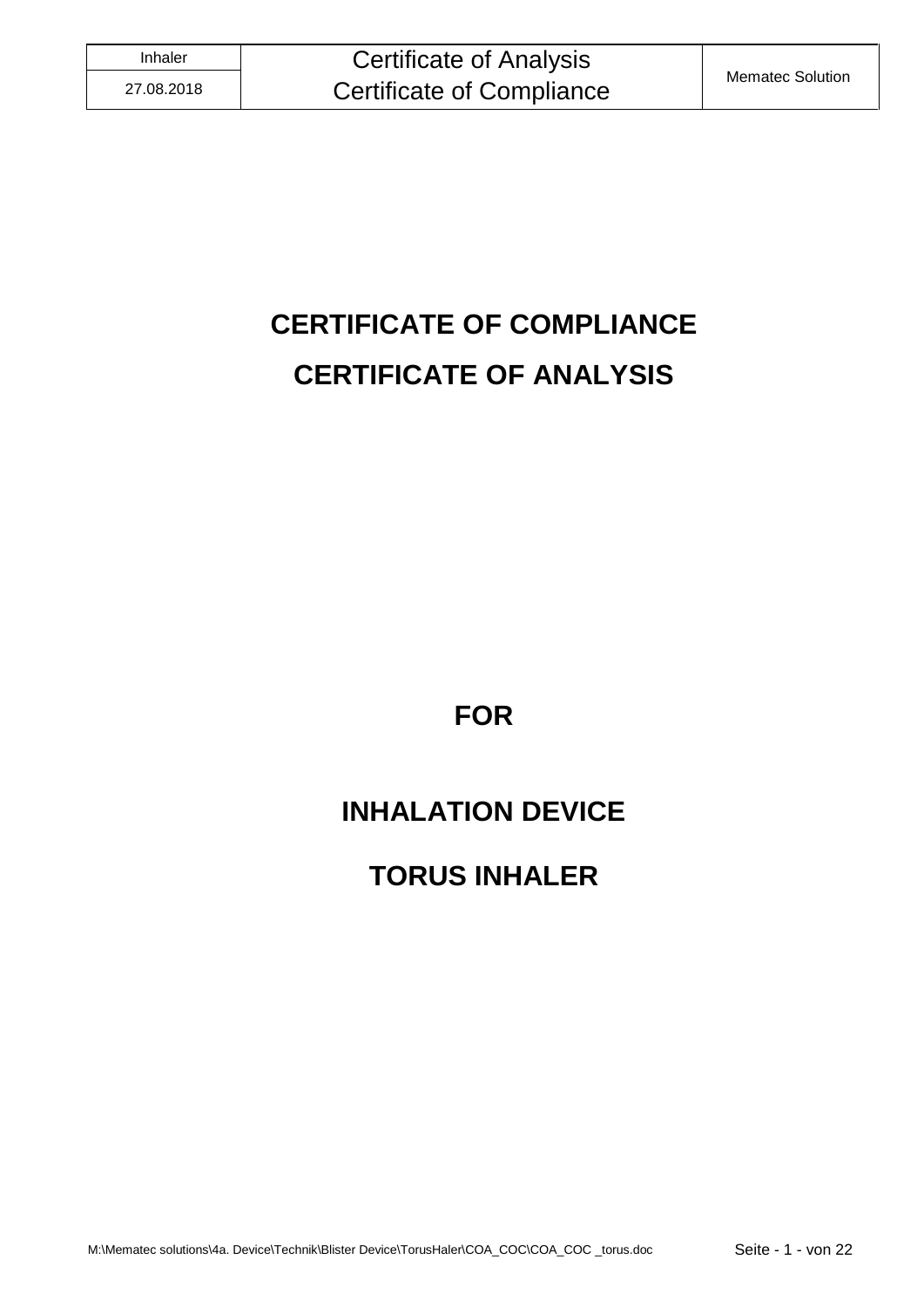### **Certificate of Analysis Certificate of Compliance**

### **Inhaltsverzeichnis**

| 1                       |                                                                           |  |  |
|-------------------------|---------------------------------------------------------------------------|--|--|
| $\mathbf{2}$            |                                                                           |  |  |
| $\mathbf{3}$            |                                                                           |  |  |
|                         | 3.1 Projekt Spezifische Abkürzungen / Project Specific Abbreviations  5 - |  |  |
| $\overline{\mathbf{4}}$ |                                                                           |  |  |
|                         |                                                                           |  |  |
| 5                       |                                                                           |  |  |
| 6                       |                                                                           |  |  |
|                         |                                                                           |  |  |
| $\overline{7}$          |                                                                           |  |  |
| 8                       |                                                                           |  |  |
| 9                       |                                                                           |  |  |
| 10                      |                                                                           |  |  |
| 11                      |                                                                           |  |  |
| 12                      |                                                                           |  |  |
| 13                      |                                                                           |  |  |
| 14                      |                                                                           |  |  |
| 15                      | ENVIROMENTAL REQUIREMENTS                                                 |  |  |
|                         | 15.1                                                                      |  |  |
|                         | 15.2                                                                      |  |  |
|                         | 15.3                                                                      |  |  |
|                         | 15.4                                                                      |  |  |
|                         | 15.5                                                                      |  |  |
|                         | 15.6                                                                      |  |  |
|                         | 15.7                                                                      |  |  |
|                         | 15.8                                                                      |  |  |
|                         |                                                                           |  |  |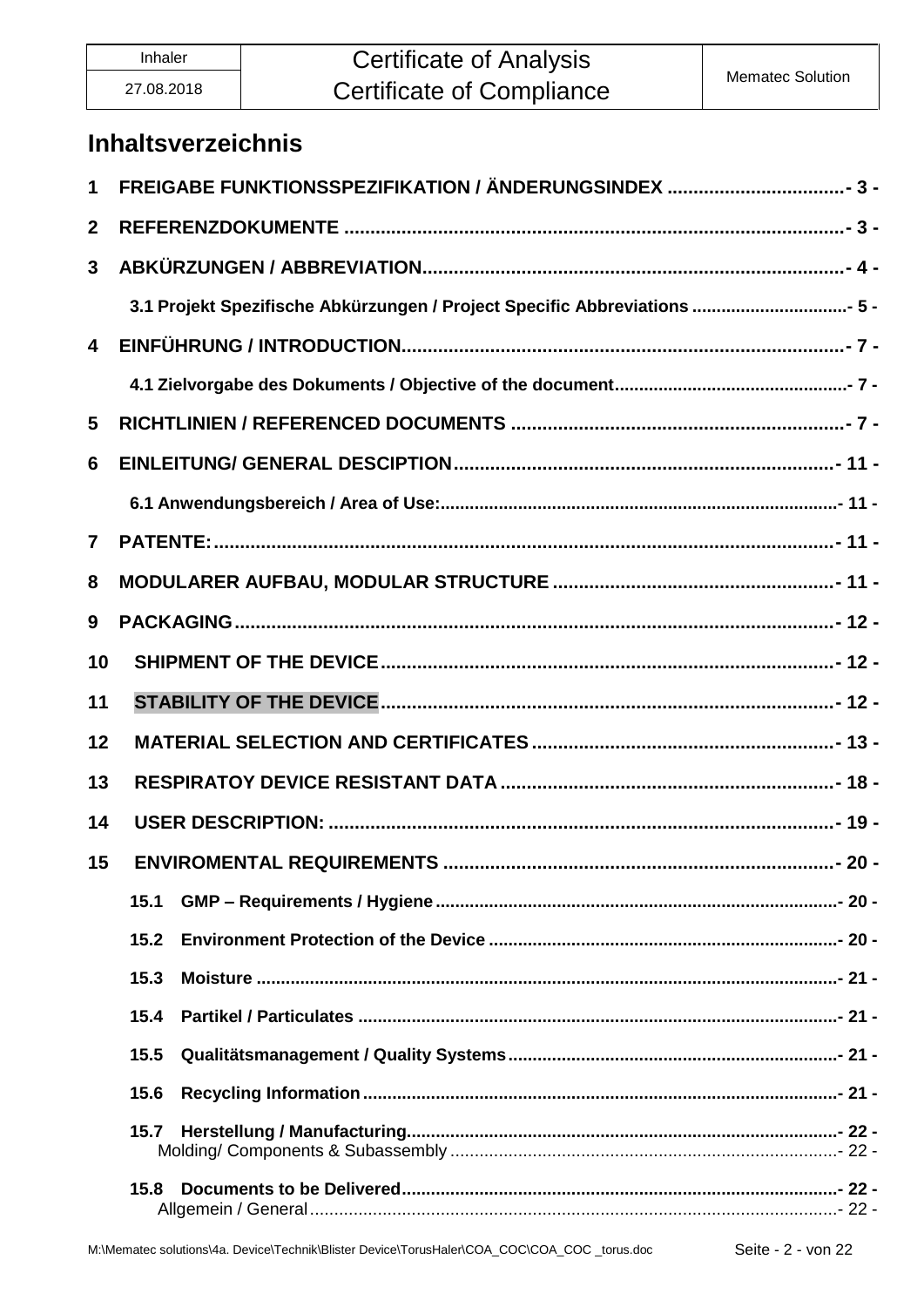# <span id="page-2-0"></span>**1 FREIGABE FUNKTIONSSPEZIFIKATION / ÄNDERUNGSINDEX**

| <b>Version</b> | <b>Datum</b> | Freigabe      | ÄNDERUNGEN / CHANGES     |
|----------------|--------------|---------------|--------------------------|
| 0.1            | 14.02.2019   | Markus Mezger | Erstausgabe/ First Issue |
|                |              |               |                          |

**Version Datum**

#### **ÄNDERUNGEN /CHANGES**

| 0.1 | 14.02.2019 | Erstellung COA, COC für Torus Inhaler |
|-----|------------|---------------------------------------|
|     |            |                                       |
|     |            |                                       |

### <span id="page-2-1"></span>**2 REFERENZDOKUMENTE**

| <b>Dokument /-herkunft</b>    | <b>Version</b> | <b>Datum</b> |
|-------------------------------|----------------|--------------|
| Erstvorlage von Markus Mezger | 0.1            | 21.04.2015   |
| URS draft version             | 0.3            | 22.11.2018   |
| <b>FMEA</b> draft version     | 0.1            | 16.12.2018   |
|                               |                |              |
|                               |                |              |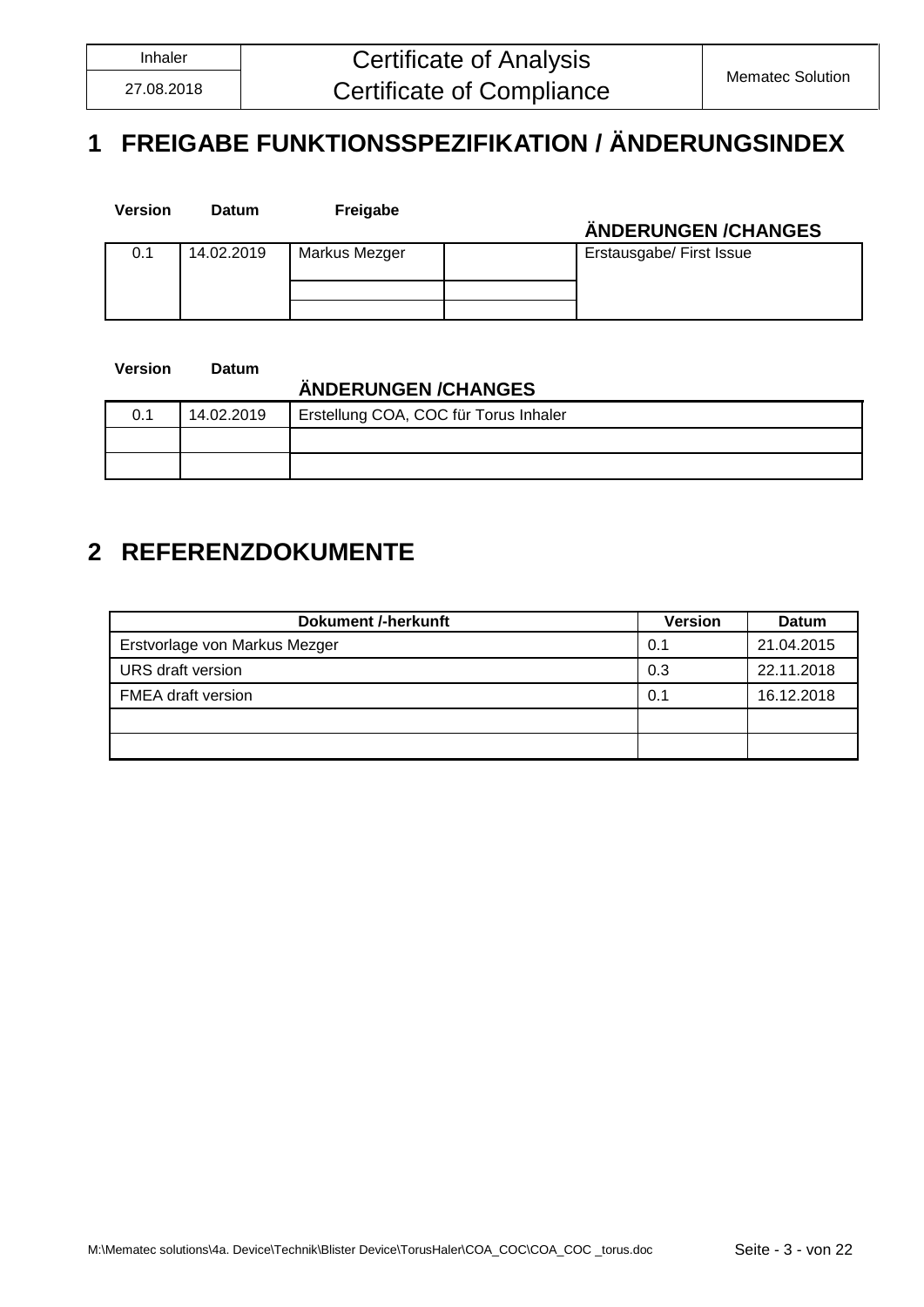# <span id="page-3-0"></span>**3 ABKÜRZUNGEN / ABBREVIATION**

Allgemeine Abkürzungen / General Abbrevation

| AN                       | Auftragnehmer                                                                                                                                                                                                                                      |
|--------------------------|----------------------------------------------------------------------------------------------------------------------------------------------------------------------------------------------------------------------------------------------------|
| ASi                      | Actuator-Sensor-Interface (Feldbussystem)                                                                                                                                                                                                          |
| <b>BGV</b>               | Berufsgenossenschaft Vorschrift                                                                                                                                                                                                                    |
| <b>CFR</b>               | Code of Federal Regulations                                                                                                                                                                                                                        |
| <b>DIN</b>               | Deutsches Institut für Normung e. V.                                                                                                                                                                                                               |
| EMV                      | Elektromagnetische Verträglichkeit                                                                                                                                                                                                                 |
| EN                       | Europäische Norm                                                                                                                                                                                                                                   |
| <b>FIFO</b>              | First In First Out (Speicherorganisationsprinzip)                                                                                                                                                                                                  |
| <b>FMEA</b>              | Failure Mode and Effect Analysis                                                                                                                                                                                                                   |
| <b>GSG</b>               | Gerätesicherheitsgesetz                                                                                                                                                                                                                            |
| <b>GMP</b>               | <b>Good Manufacturing Practice</b>                                                                                                                                                                                                                 |
| HF                       | Hochfrequenz                                                                                                                                                                                                                                       |
| HMI                      | Human Machine Interface                                                                                                                                                                                                                            |
| <b>IEC</b>               | International Electrotechnical Commission (Internationale Normungs Organisation                                                                                                                                                                    |
| <b>IPC</b>               | In Process Control, Industrie-PC                                                                                                                                                                                                                   |
| <b>NFPA</b>              | National Fire Protection Agency                                                                                                                                                                                                                    |
| <b>OPC</b>               | Open Process Communication Standard                                                                                                                                                                                                                |
| <b>SCADA</b>             | Supervisory Control And Data Acquisition (Linienleitsystem)                                                                                                                                                                                        |
| <b>SOP</b>               | Standard Operation Procedure (Arbeitsanweisung)                                                                                                                                                                                                    |
| UL                       | Underwriters Laboratory (Amerikanische Sicherheits- und Normen Organisation)                                                                                                                                                                       |
| <b>USV</b>               | Unterbrechungsfreie Stromversorgung                                                                                                                                                                                                                |
| <b>VDE</b>               | Verband der Elektrotechnik Elektronik Informationstechnik e.V.                                                                                                                                                                                     |
| XML                      | Extended Markup Language (Communication format standard)                                                                                                                                                                                           |
| 21 CFR 11                | Title 21 Code of Federal Regulations Part 11 (US-amerikanisches Bundesgesetz<br>zum Thema "Electronic Records, Elektronic Signatures")                                                                                                             |
| DQ.                      | Design Qualification (Designqualifizierung)                                                                                                                                                                                                        |
| "as built"               | "wie gebaut" d.h. der tatsächlichen Installation entsprechend                                                                                                                                                                                      |
| <b>Electronic Record</b> | Jede mögliche Kombination von Text, Graphiken, Daten, Bild- oder sonstigen<br>Informationsdarstellungen in digitaler Form, die mit Hilfe eines Rechnersystems<br>erstellt, modifiziert, gepflegt, archiviert, wiedergefunden oder verteilt werden. |
| <b>GAMP</b>              | Good Automated Manufacturing Practice (Leitfaden der ISPE zur guten<br>Herstellungspraxis mit automatisierten Systemen)                                                                                                                            |
| <b>FAT</b>               | Factory Acceptance Test (Prüfung beim Hersteller                                                                                                                                                                                                   |
| IQ                       | Installation Qualification (Funktionsqualifizierung)                                                                                                                                                                                               |
| OQ                       | <b>Operational Qualification</b>                                                                                                                                                                                                                   |
| PQ                       | Performance Qualification (Leistungsqualifizierung)                                                                                                                                                                                                |
| QMP                      | <b>Qualification Master Plan</b>                                                                                                                                                                                                                   |
| <b>SAT</b>               | Site Accetptance Test (Prüfung am Installationsort)                                                                                                                                                                                                |
| <b>SLC</b>               | System Life Cycle (Lebenszyklus eines systems)                                                                                                                                                                                                     |
| OPL                      | Open-Point-List                                                                                                                                                                                                                                    |
| <b>URS</b>               | User Requirement Specification (Benutzeranforderung)                                                                                                                                                                                               |
| <b>POP</b>               | Proof of Principle                                                                                                                                                                                                                                 |
|                          |                                                                                                                                                                                                                                                    |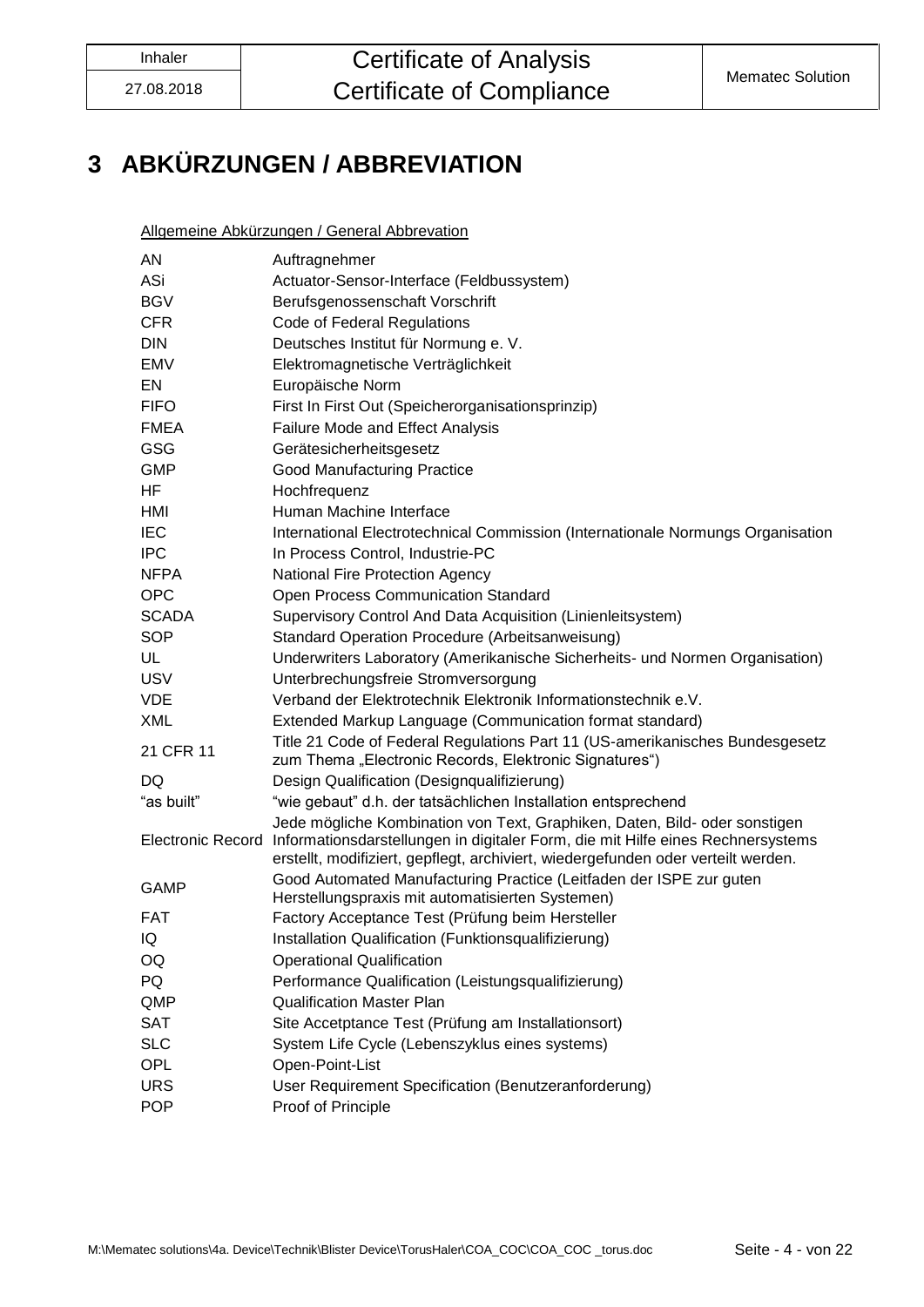#### <span id="page-4-0"></span>**3.1 Projekt Spezifische Abkürzungen / Project Specific Abbreviations**

The 'definitions' section is used to define all terms and phrases which are used in the body of the specification but which may be ambiguous in their meaning. The definitions captured in this generic specification are likely to be required but care should be taken to capture any other words or phrases which require defining.

| Active Ingredient              | Active Ingredient<br>The part of the<br>formulation with therapeutic effect.                                                                                                                       |  |  |
|--------------------------------|----------------------------------------------------------------------------------------------------------------------------------------------------------------------------------------------------|--|--|
| <b>Delivered Dose</b>          | The mass of active ingredient received by the patient during<br>a single inhalation. This can also be known as the Emitted<br>Dose.                                                                |  |  |
| <b>Device</b>                  | The fully assembled inhaler (excluding all<br>packaging).                                                                                                                                          |  |  |
| Device Pressure Drop           | A pressure drop created through the device<br>by an inspiratory flow rate.                                                                                                                         |  |  |
| <b>Dose Content Uniformity</b> | The repeatability of the delivered dose<br>during the lifetime of a device and between<br>devices. Abbreviated to DCU.                                                                             |  |  |
| <b>Fine Particle Dose</b>      | The mass of active ingredient with an<br>aerodynamic diameter of 5 microns or less<br>received by the patient during a single<br>inhalation. Abbreviated to FPD.                                   |  |  |
| <b>Fine Particle Fraction</b>  | The percentage of delivered dose with an<br>aerodynamic particle size of 5 microns or<br>less. Abbreviated to FPF.                                                                                 |  |  |
| <b>FMECA</b>                   | <b>Failure Mode, Effects and Criticality</b><br>Analysis - a bottom up risk management<br>technique / design tool that systematically<br>identifies failures that lead to hazardous<br>conditions. |  |  |
| Formulation                    | The active ingredient stored in the inhaler<br>and its associated lactose carrier.                                                                                                                 |  |  |
| <b>FTA</b>                     | Fault Tree Analysis - a top down risk<br>management technique / design tool that<br>uses hazardous conditions to systematically<br>identify device or system failures.                             |  |  |
| <b>Inhalation Path</b>         | The path of air into and out of the device<br>and into the patient's mouth.                                                                                                                        |  |  |
| <b>Metered Dose</b>            | The mass of active ingredient removed<br>from the bulk reservoir during normal<br>operation or for discrete dose devices - the<br>mass of active ingredient contained in a                         |  |  |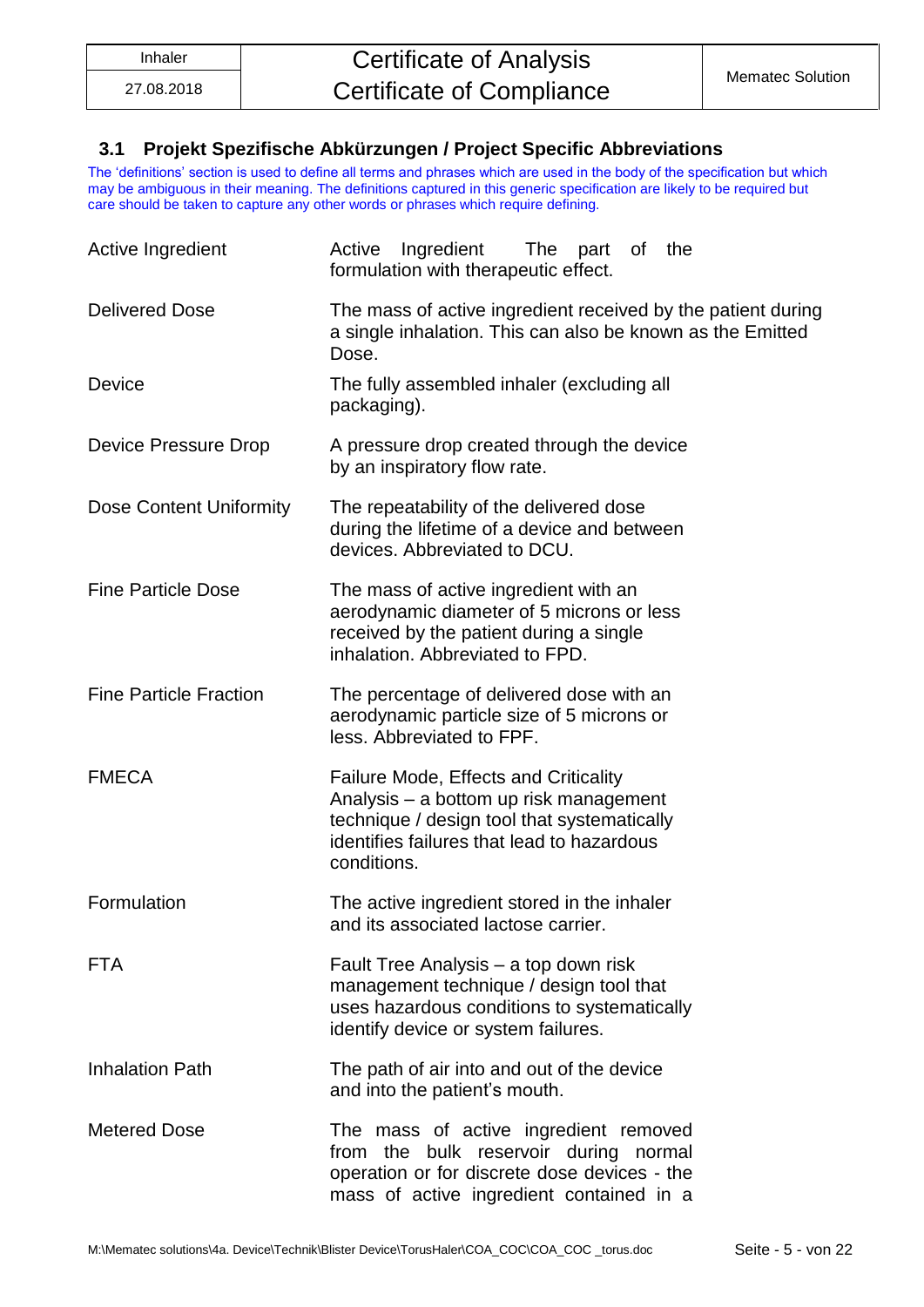| Inhaler                                                                                                            | Certificate of Analysis                                                                                                                                                                                                                                                                                                                                                                   |                         |
|--------------------------------------------------------------------------------------------------------------------|-------------------------------------------------------------------------------------------------------------------------------------------------------------------------------------------------------------------------------------------------------------------------------------------------------------------------------------------------------------------------------------------|-------------------------|
| 27.08.2018                                                                                                         | Certificate of Compliance                                                                                                                                                                                                                                                                                                                                                                 | <b>Mematec Solution</b> |
|                                                                                                                    | discrete dose chamber. The metered dose<br>for the capsule device is the capsule itself.                                                                                                                                                                                                                                                                                                  |                         |
| <b>Nominal Dose</b>                                                                                                | The label claimed delivered dose per<br>normal operation, which is equal to the<br>nominal, delivered dose.                                                                                                                                                                                                                                                                               |                         |
| <b>Normal Operation</b>                                                                                            | The operation of the device performing all<br>the operating steps in the correct operating<br>sequence and generating a device pressure<br>drop of 4kPa. A 4kPa pressure drop<br>represents a medium resistance inhaler as<br>defined by the EP and USP. Where a low or<br>high resistance inhaler is being specified<br>the pressure drop values will need to be<br>altered accordingly. |                         |
| <b>Nominal Actuation</b>                                                                                           | [TBD]. This will be the orientation of the<br>device during                                                                                                                                                                                                                                                                                                                               |                         |
| normal actuation.<br>Orientation                                                                                   |                                                                                                                                                                                                                                                                                                                                                                                           |                         |
| Nominal Inhalation<br>Orientation                                                                                  | [TBD]. This will be the orientation of the<br>device during<br>normal inhalation.                                                                                                                                                                                                                                                                                                         |                         |
|                                                                                                                    |                                                                                                                                                                                                                                                                                                                                                                                           |                         |
| <b>Patient</b>                                                                                                     | The person who uses the device to receive<br>the formulation.                                                                                                                                                                                                                                                                                                                             |                         |
| PIF                                                                                                                | Median Peak Inspiratory Flow (PIF)                                                                                                                                                                                                                                                                                                                                                        |                         |
| <b>Particle Size Distribution</b>                                                                                  | The distribution of particle sizes in the<br>delivered dose.                                                                                                                                                                                                                                                                                                                              |                         |
| <b>RSD</b>                                                                                                         | Relative Standard Deviation = $100x$<br>(Standard deviation / Mean).                                                                                                                                                                                                                                                                                                                      |                         |
| <b>Secondary Packaging</b>                                                                                         | All external packaging surrounding the<br>device during pre-sale storage.                                                                                                                                                                                                                                                                                                                 |                         |
| Shot weight                                                                                                        | The mass of formulation delivered from the<br>device on a single actuation during normal<br>operation.                                                                                                                                                                                                                                                                                    |                         |
| S.G.<br>Specific Gravity = density of a substance /<br>density of water at $4^{\circ}$ C (1000kg/m <sup>3</sup> ). |                                                                                                                                                                                                                                                                                                                                                                                           |                         |
| Specification                                                                                                      | A dose is defined as being delivered to<br>specification if its fine particle dose is within<br>$\pm 20\%$ of the fine particle dose during<br>normal operation.                                                                                                                                                                                                                          |                         |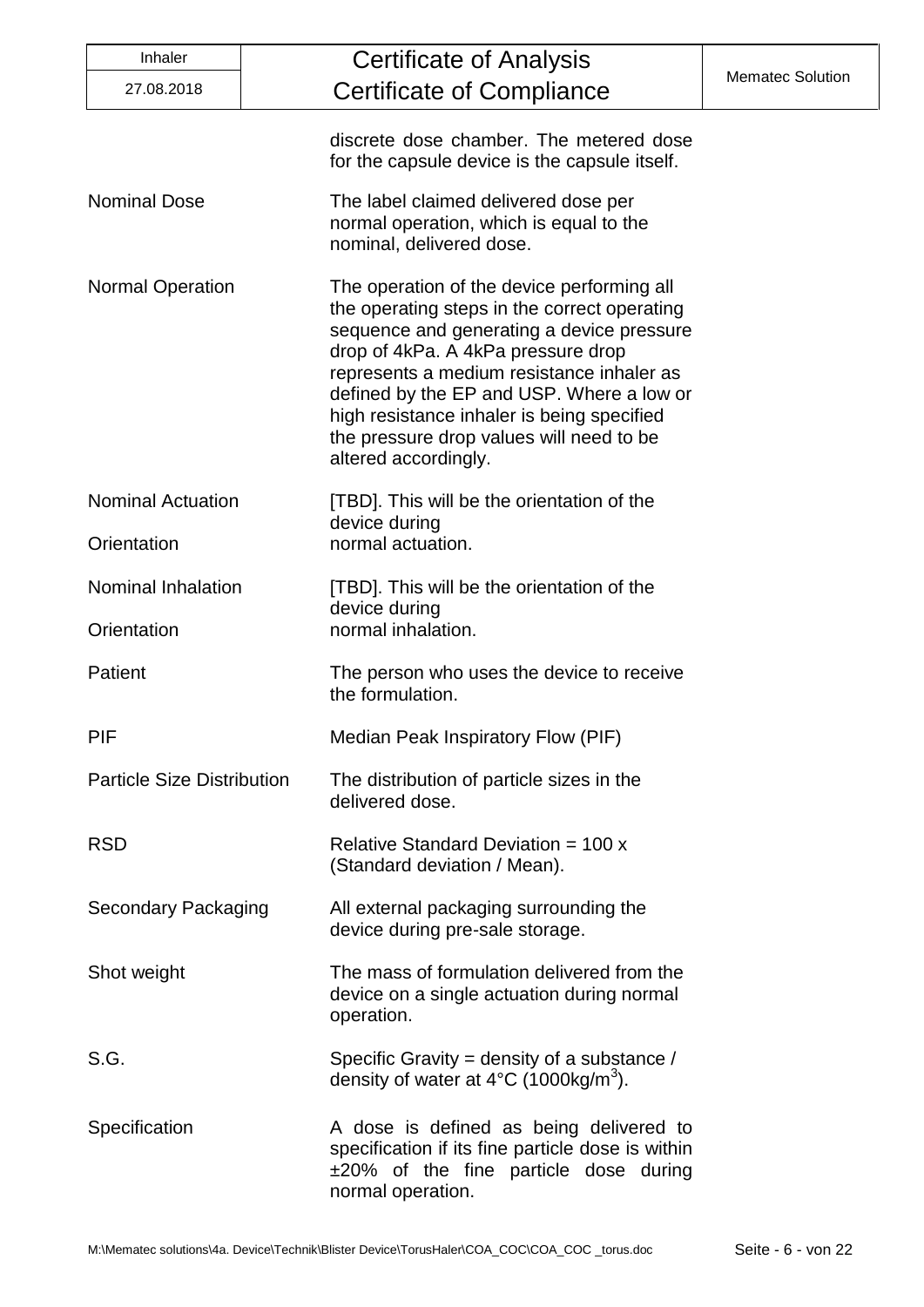### <span id="page-6-0"></span>**4 EINFÜHRUNG / INTRODUCTION**

This document has been written as a detailed description for a dry powder inhaler (DPI) Torus inhaler device.

This document contains regulatory requirements and industry standards present at the time of writing. A careful check of all current requirements should be made prior to issuing the specification for a product. Where no regulatory or industry standards exist, Mematec Solutions has used other source materials and its experience of DPI design to set requirements.

Blue text is text that has been added for instructions on how to use the generic specification template. This does not form part of the generic requirements specification and should be removed from the tailored specification

### <span id="page-6-1"></span>**4.1 Zielvorgabe des Dokuments / Objective of the document**

<span id="page-6-2"></span>The objective of this document is to define the requirements for the **[TBD]** dry powder inhaler. It provides the full set of requirements against which the system will be validated and, as such, forms the primary reference document for use during design and development.

## **5 RICHTLINIEN / REFERENCED DOCUMENTS**

Where appropriate, sources or fuller explanations of requirements should be given. This section defines the abbreviations used for these references to reduce the amount of text required in the body of the specification.

These documents only form requirements to the extent explicitly stated wherever they are referenced in this document.

| [ACPS]      | Parametric tolerance Interval test for Delivered Dose Uniformity"<br>Advisory Committee for Pharmaceutical Science October 2005                |  |
|-------------|------------------------------------------------------------------------------------------------------------------------------------------------|--|
| [ADULTDATA] | Adultdata: The handbook of adult anthropometric and strength<br>measurements (Published by Product Safety and Testing Group<br>(PSTG), 1998).  |  |
| [BATT]      | Directive 2006/66/EC of the European Parliament and of the<br>Council on batteries and accumulators and waste batteries and<br>accumulators    |  |
| [BIO]       | Draft Guidance for Industry - Bioavailability and Bioequivalence<br>Studies for Nasal Aerosols and Nasal Sprays for Local Action:<br>FDA, 2003 |  |
| [CHILDDATA] | handbook of child<br>The<br>Childdata:<br>measurements<br>and<br>capabilities (Published by PSTG, 1995).                                       |  |
| [CHOKING]   | BS EN 71-7:2002 - Safety of toys. Finger paints. Requirements<br>and test methods.                                                             |  |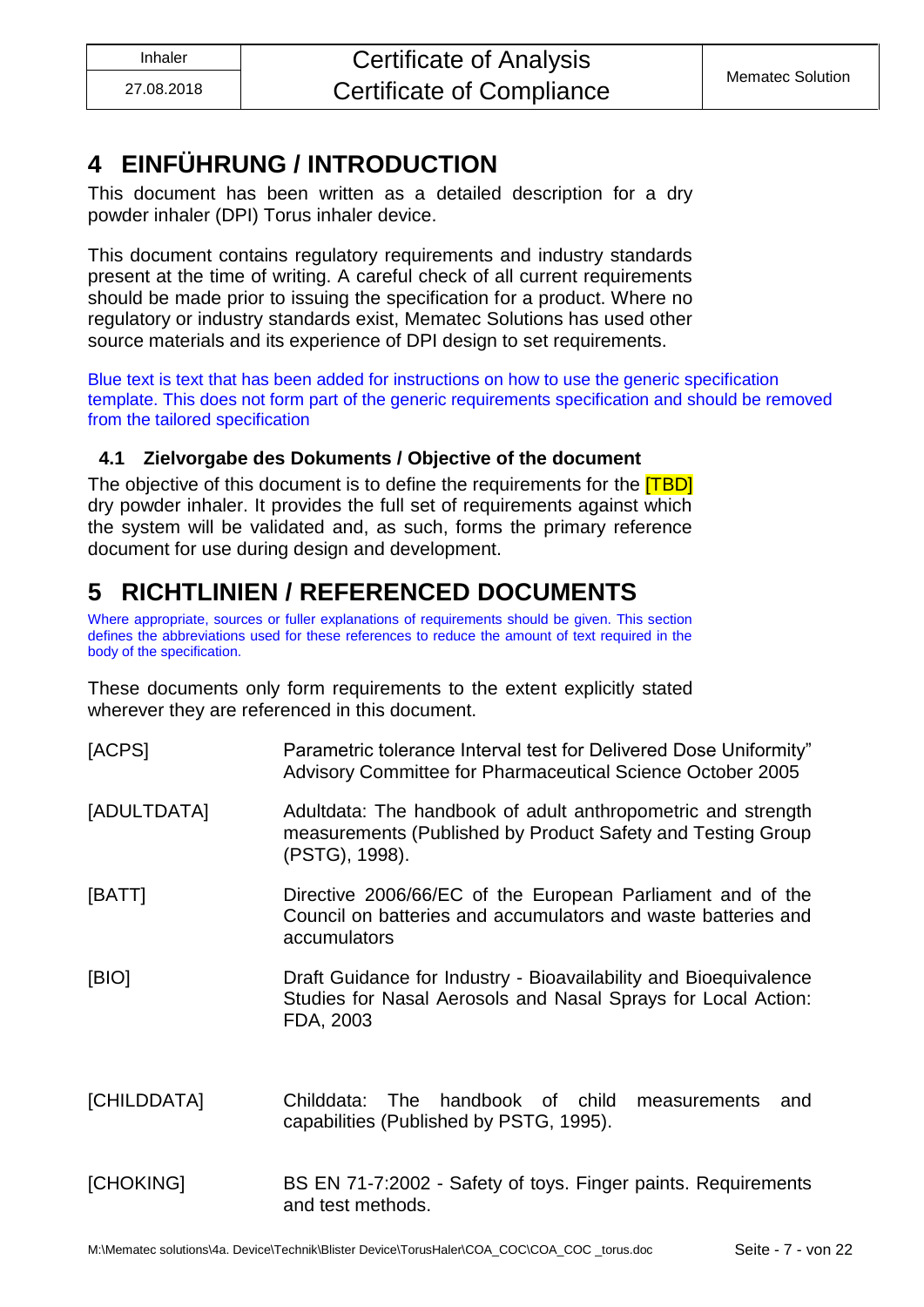| Inhaler                                                                                                                                  | <b>Certificate of Analysis</b>                                                                                                                               |                         |  |
|------------------------------------------------------------------------------------------------------------------------------------------|--------------------------------------------------------------------------------------------------------------------------------------------------------------|-------------------------|--|
| 27.08.2018                                                                                                                               | <b>Certificate of Compliance</b>                                                                                                                             | <b>Mematec Solution</b> |  |
|                                                                                                                                          | ASTM F963-07e1- Standard Consumer Safety Specification on<br>Toy Safety.                                                                                     |                         |  |
| [CYTO]                                                                                                                                   | ISO10993-parts 1 to 18: 1997-2008 - Cytotoxicity.                                                                                                            |                         |  |
| [DOSE COUNTER]                                                                                                                           | Guidance for Industry - Integration of Dose-Counting<br>Mechanisms into MDI Drug Products: FDA, 2003.                                                        |                         |  |
| [DROP]                                                                                                                                   | IEC 60068-2-32:1975 Environmental Testing-Tests. Test Ed:<br>Free fall                                                                                       |                         |  |
| [ELEC SAFETY]                                                                                                                            | IEC 60601-1 Medical electrical equipment. General<br>requirements for safety.                                                                                |                         |  |
|                                                                                                                                          | IEC 60601-1-1 Medical electrical equipment, collateral<br>standard. Safety requirements for medical electrical systems.                                      |                         |  |
|                                                                                                                                          | IEC 60601-1-4 Medical electrical equipment, collateral<br>standard. General requirements for programmable electrical<br>medical systems                      |                         |  |
| [EMC]                                                                                                                                    | IEC 60601-1-2 Medical electrical equipment, collateral<br>standard. Electromagnetic compatibility: requirements and tests                                    |                         |  |
|                                                                                                                                          | IEC 61000-4-2 2001 Electromagnetic compatibility: Testing and<br>measurement techniques - electrostatic discharge immunity<br>tests                          |                         |  |
|                                                                                                                                          | IEC 61000-4-2 2001 Electromagnetic compatibility: Testing and<br>measurement techniques - Radiated, radio frequency,<br>electromagnetic field immunity test. |                         |  |
| [EMEA1]                                                                                                                                  | Note for Guidance on Dry Powder Inhalers: CPMP, 1998.                                                                                                        |                         |  |
| [EMEA2]                                                                                                                                  | Guideline on the pharmaceutical quality of inhalation and nasal<br>products: CHMP, 2006                                                                      |                         |  |
| [EP]                                                                                                                                     | European Pharmacopoeia, Sixth Edition, 2008                                                                                                                  |                         |  |
| [EPAG]                                                                                                                                   | Summary of test methods for use and misuse of inhalers:<br>EPAG. Available from www.epag.co.uk/Inuse.htm                                                     |                         |  |
| [GUIDANCE]                                                                                                                               | Draft Guidance for Industry - Metered Dose Inhaler (MDI) and<br>Dry Powder Inhaler (DPI) Drug Products: FDA, 1998.                                           |                         |  |
| $[IPAC-RS]$                                                                                                                              | A Parametric Tolerance Interval Test for Improved Control of<br>Delivered Dose Uniformity of Orally Inhaled and nasal Drug<br>Products: IPAC-RS, Nov. 2001.  |                         |  |
| [ SO13485]<br>BS EN ISO 13485: 2003 - Quality Systems - Medical Devices -<br>particular requirements for the application of EN ISO 9001. |                                                                                                                                                              |                         |  |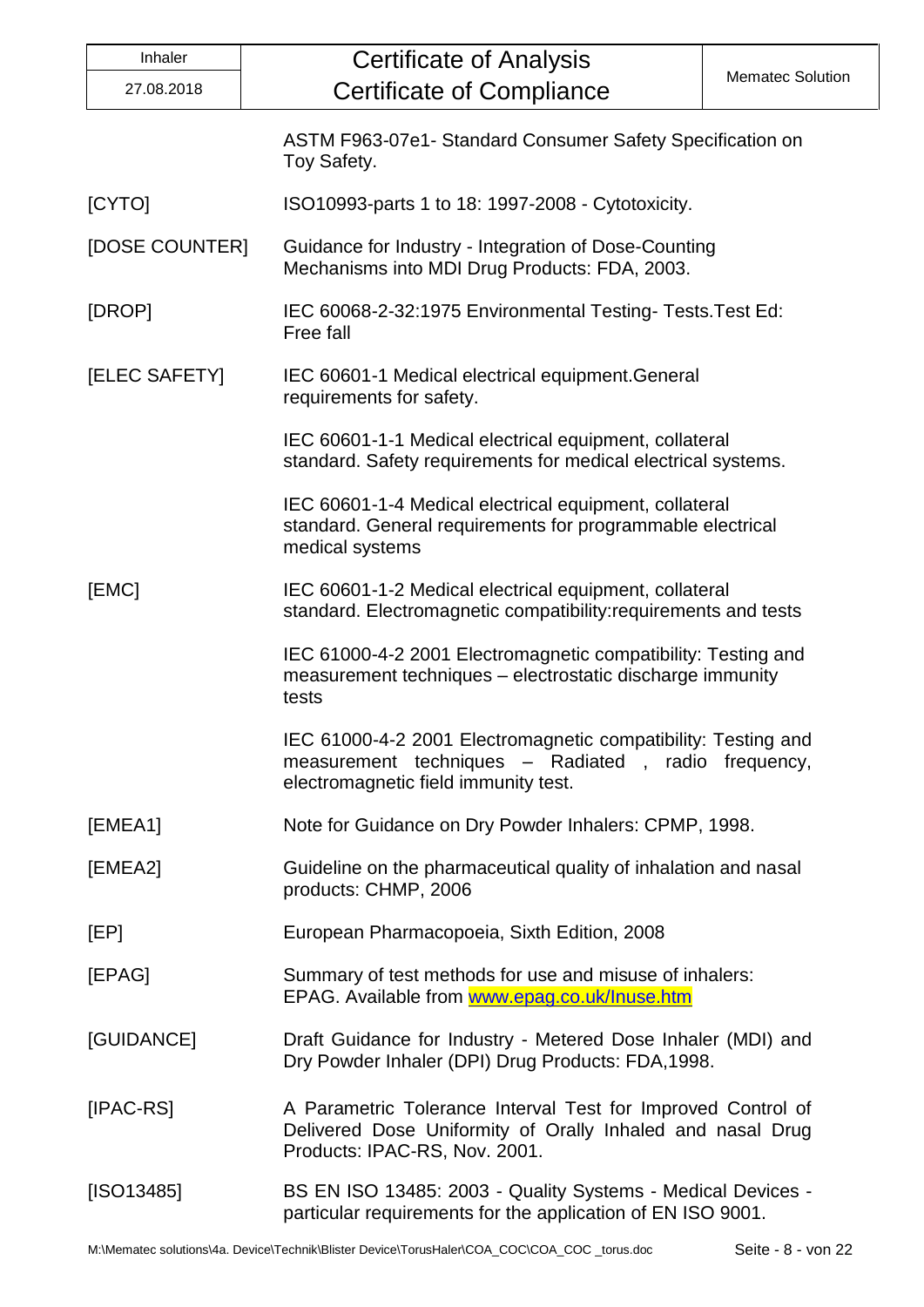| Inhaler                                                                                                                 | <b>Certificate of Analysis</b>                                                                                                                                                                        |  |  |
|-------------------------------------------------------------------------------------------------------------------------|-------------------------------------------------------------------------------------------------------------------------------------------------------------------------------------------------------|--|--|
| 27.08.2018                                                                                                              | <b>Mematec Solution</b><br><b>Certificate of Compliance</b>                                                                                                                                           |  |  |
| [ISO20072]                                                                                                              | Draft BS ISO 20072 2007 Aerosol drug delivery devices design<br>verification - Requirements and test methods                                                                                          |  |  |
| [ISO9001]                                                                                                               | Quality Systems, BS EN ISO 9001: 2000 (will be updated 2008)                                                                                                                                          |  |  |
| [ T ]                                                                                                                   | ISO10993-1-17: 1992-2007 - Intracutaneous<br>Toxicity or<br>Irritation.                                                                                                                               |  |  |
| [LABEL]                                                                                                                 | Guidance on Medical Device Patient Labelling; Final Guidance<br>for Industry and FDA reviewers: FDA, 2001.                                                                                            |  |  |
| [LIGHT]                                                                                                                 | BS 2782-5, Method 540G:1995: Methods of testing plastics.<br>Optical and colour properties, weathering. Methods of exposure<br>to laboratory light sources. Open flame carbon-arc lamps.              |  |  |
| [MDD]                                                                                                                   | Medical Device Directive, 93/42/EEC, 1993.                                                                                                                                                            |  |  |
|                                                                                                                         | Essential requirements Annex 1/93/42/EEC                                                                                                                                                              |  |  |
| [PARTICULATES]                                                                                                          | "Best Practises for Managing Quality and Safety of Foreign<br>Particles" J Blanchard et al Pharmaceutical Research 24.3 2007<br>471-479                                                               |  |  |
|                                                                                                                         | "Measurement and Identification of Foreign Particles in a QbD<br>Environment Streamlining with Efiicient Analytical Methods"<br>O. Valet and M. Lankers Respiratory Drug Delivery 2008                |  |  |
|                                                                                                                         | "Proposal for Foreign Particles Testing in Orally Inhaled and<br>Nasal Drug Products" J. Hart Respitory Drug Delivery 2004                                                                            |  |  |
| [OLDERADULT]                                                                                                            | Older Adultdata: The handbook of Measurements and<br>Capabilities of the Older Adult (Published by PSTG, 2000).                                                                                       |  |  |
| [QSR]                                                                                                                   | Current Good Manufacturing Practice (cGMP) for Medical<br>Devices & In Vitro Diagnostic Products - Quality Systems<br>Regulation, 21 CFR Part 820, FDA, April 2008.                                   |  |  |
| [RECYCL]                                                                                                                | ISO 14021:1999 Environmental Labels and Declarations                                                                                                                                                  |  |  |
| [ROHS]                                                                                                                  | Directive 2002/95/EC of the European Parliament and of the<br>Council of 27 January 2003 on the "Restriction of the Use of<br>certain Hazardous Substances in electrical and electronic<br>equipment" |  |  |
| [Control]                                                                                                               | Directive 21 CFR 820.30 for US required Design controls                                                                                                                                               |  |  |
| [SENS]                                                                                                                  | ISO10993-1-17: 1992-2007 - Sensitization.                                                                                                                                                             |  |  |
| [USP]                                                                                                                   | United States Pharmacopoeia 31, 2008.                                                                                                                                                                 |  |  |
| [VENTILATION]<br><b>BS</b><br>7272-1:2000 - Writing<br>and<br>marking<br>instruments.<br>Specification for safety caps. |                                                                                                                                                                                                       |  |  |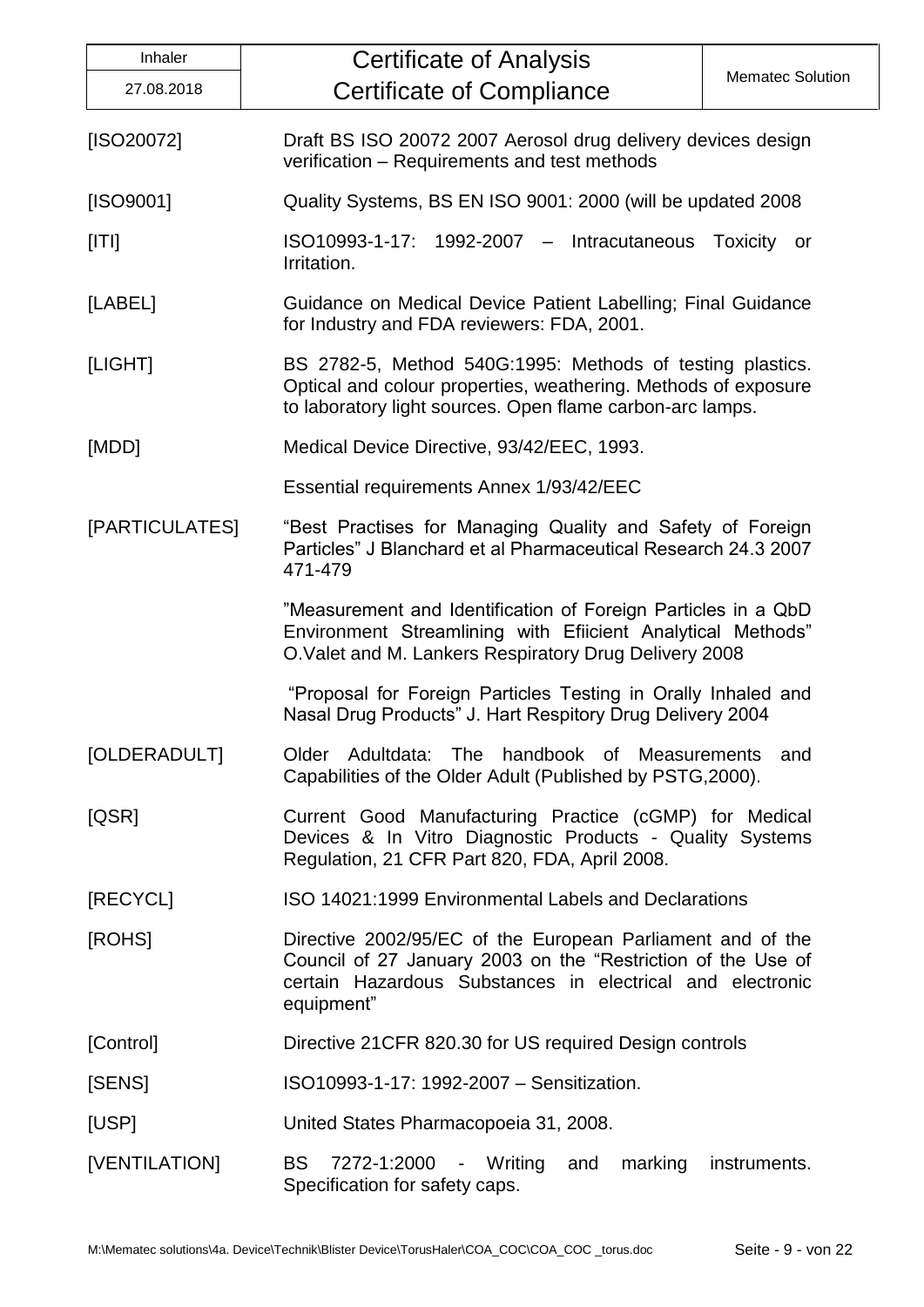| Inhaler      | <b>Certificate of Analysis</b>                                                                                                             |                         |
|--------------|--------------------------------------------------------------------------------------------------------------------------------------------|-------------------------|
| 27.08.2018   | <b>Certificate of Compliance</b>                                                                                                           | <b>Mematec Solution</b> |
| [VIBRATION1] | IEC 60068-2-64: 1993- Environmental testing. Test methods.<br>Test Fh. Vibration, broad band random (digital control) and<br>guidance      |                         |
|              | IEC 60068-2-27: 2008 Environmental testing. Test Ea and<br>guidance: Shock                                                                 |                         |
| [VIBRATION2] | IEC 60068-2-6: 2008- Environmental testing. Test methods.<br>Test Fc. Vibration (sinusoidal).                                              |                         |
|              | IEC 60068-2-7: 1993 - 60068-2-7: 1983 - Environmental testing.<br>Test methods. Test Ga and guidance. Acceleration, steady<br>state.       |                         |
|              | IEC 60068-2-29: 1993 - Environmental testing. Test methods.<br>Environmental testing procedures. Tests. Test Eb and<br>guidance. Bump.     |                         |
|              | <b>US Standards:</b>                                                                                                                       |                         |
|              | D3332-99 (2004)- Standard Test Methods for<br><b>ASTM</b><br>Mechanical-Shock Fragility of Products, Using Shock Machines.                 |                         |
|              | ASTM D3580-95 (2004)- Standard Test Methods for Vibration<br>(Vertical Linear Motion).                                                     |                         |
|              | ASTM D5112-98 (2003)– Standard Test method for Vibration<br>(Horizontal Linear Sinusoidal Motion) Test of Products.                        |                         |
|              | <b>Electrical Standards:</b>                                                                                                               |                         |
|              | IEC 60601-1: 2005 Medical Electrical Equipment- Part 1:<br><b>General Requirements for Safety.</b>                                         |                         |
| [WEEE]       | Directive 2002/96/EC of the European Parliament and of the<br>Council of 27 January 2003 on "Waste Electrical and Electronic<br>Equipment" |                         |
| [FDA]        | Draft Guidance from 22. June 2011. Applying Human Factors<br>and usability engineering to optimize medical device design                   |                         |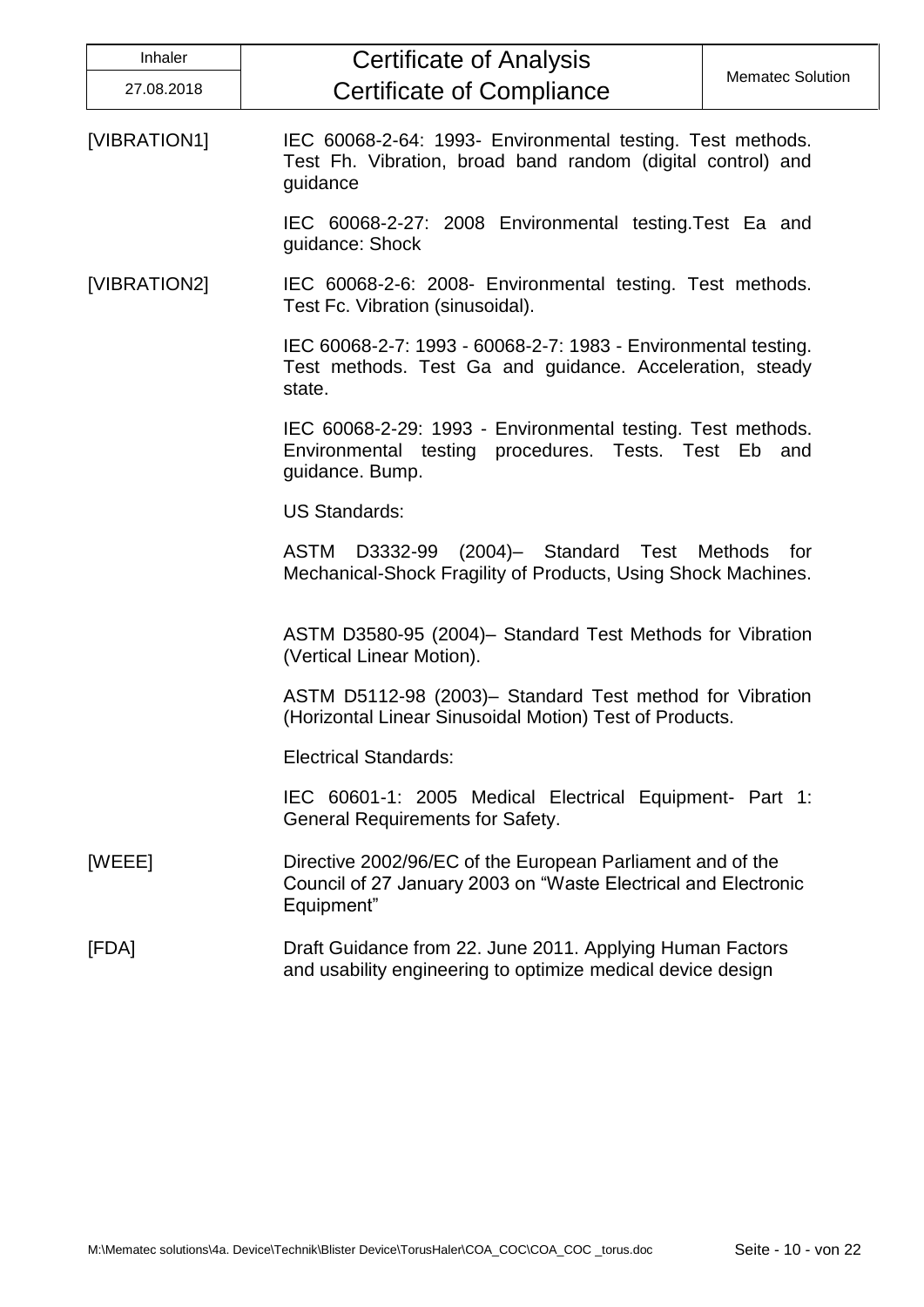### <span id="page-10-0"></span>**6 EINLEITUNG/ GENERAL DESCIPTION**

#### <span id="page-10-1"></span>**6.1 Anwendungsbereich / Area of Use:**

Blister based device for Seritide.

### <span id="page-10-2"></span>**7 PATENTE:**

Torus Patente which are applied.

<span id="page-10-3"></span>"EU- Geschmacksmuster" 003003086-0001 "Designschutz in D" 402015201982.3

### **8 MODULARER AUFBAU, MODULAR STRUCTURE**



**Standard:**

**Varianten/ Variants:**

Blister strip 61 cavity and later 31 cavities. 31 Cavity is not part of initial design order

**Optionen/ Options:**

**Different strength of Seritide**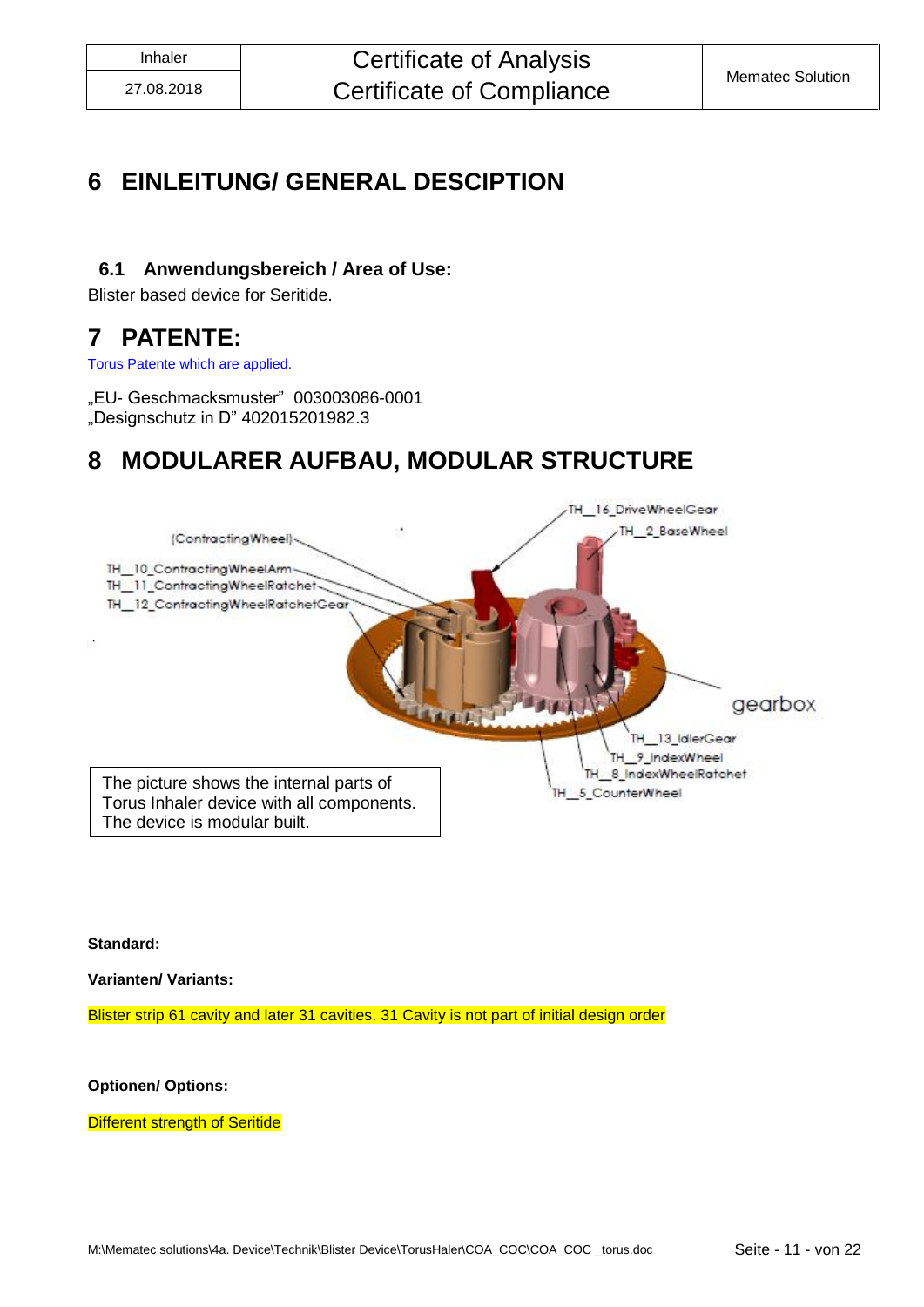### <span id="page-11-0"></span>**9 PACKAGING**

The Device Torus will be available full assembled and delivered in bulk. The device is packed in a PE Bag. The number of device per bag is 500x.

### <span id="page-11-1"></span>**10 SHIPMENT OF THE DEVICE**

Shipment procedure

The Device will be shipped in 1x cartons with the amount of 1000 Devices. The Dimension of the carton is: **LxBxH** in cm (dimension can be varied from Customer to customer)

### <span id="page-11-2"></span>**11 STABILITY OF THE DEVICE**

The Device and is selected materials are designed for a minimum time of storage in ambient temperature of minimum 2 years.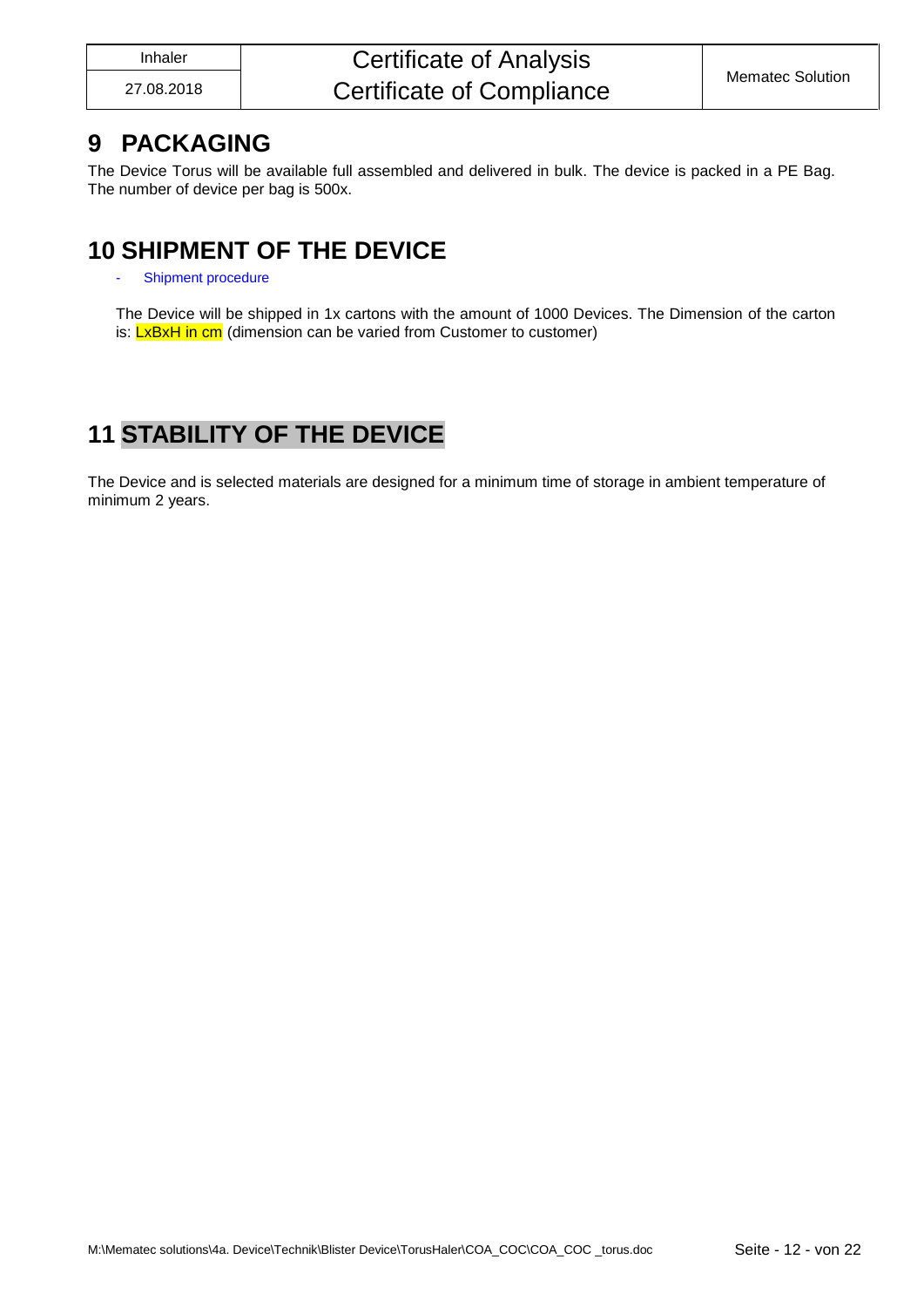### <span id="page-12-0"></span>**12 MATERIAL SELECTION AND CERTIFICATES**

| Description of the materials which are used.    |                                                           |                                                                                                                                                                                                                                                                                           |  |  |
|-------------------------------------------------|-----------------------------------------------------------|-------------------------------------------------------------------------------------------------------------------------------------------------------------------------------------------------------------------------------------------------------------------------------------------|--|--|
| Description of the materials<br>and components: | Device, blister based, called<br>TorusHaler               | Desciption:                                                                                                                                                                                                                                                                               |  |  |
| <b>Torus Inhaler</b>                            |                                                           | Dimensions, Sizes,<br>ø:approx. 86mm, W:approx.30mm<br>$\overline{a}$<br>Weight:<br>Material: plastic housing with Alu -Alu<br><b>Blister</b><br>Ambient conditions, RH and T 15-<br>30°C at 35-65% RH<br>Tolerances are defined in mematec parts<br>drawings<br>Colour Body Base: White  |  |  |
| Description of the materials                    | Pulver, Powder:                                           | Description:                                                                                                                                                                                                                                                                              |  |  |
| and components                                  | Seritide in different strenght.                           | Description<br>- Mass: 12,5mg<br>- Density: tbd<br>- Moisture sensitivity: needs to be protected<br>against moisture<br>- Melting point: tbd<br>- Segregation: yes due to blend<br>- Particle size: 2-100µ<br>- Particle size distribution:                                               |  |  |
| Description of the materials<br>and components  | Part 1<br><b>Mouth Piece</b>                              | Description:                                                                                                                                                                                                                                                                              |  |  |
| Mouthpiece                                      |                                                           | - Dimensions: 24.70mm x 45.6mm x 13.42mm<br>- Material: FDA Confirm PP<br>- Colour: white<br>- Environmental conditions: 15-85% RH and T: -<br>$10^{\circ}$ C - 45 $^{\circ}$ C<br>- Surface: electro- polished<br>- Density = $0.001$ g/mm3<br>- Mass = $1.2 g$<br>- Volume = $1200$ mm3 |  |  |
|                                                 | Part in contact with patient<br>requires FDA confirmation |                                                                                                                                                                                                                                                                                           |  |  |
|                                                 |                                                           |                                                                                                                                                                                                                                                                                           |  |  |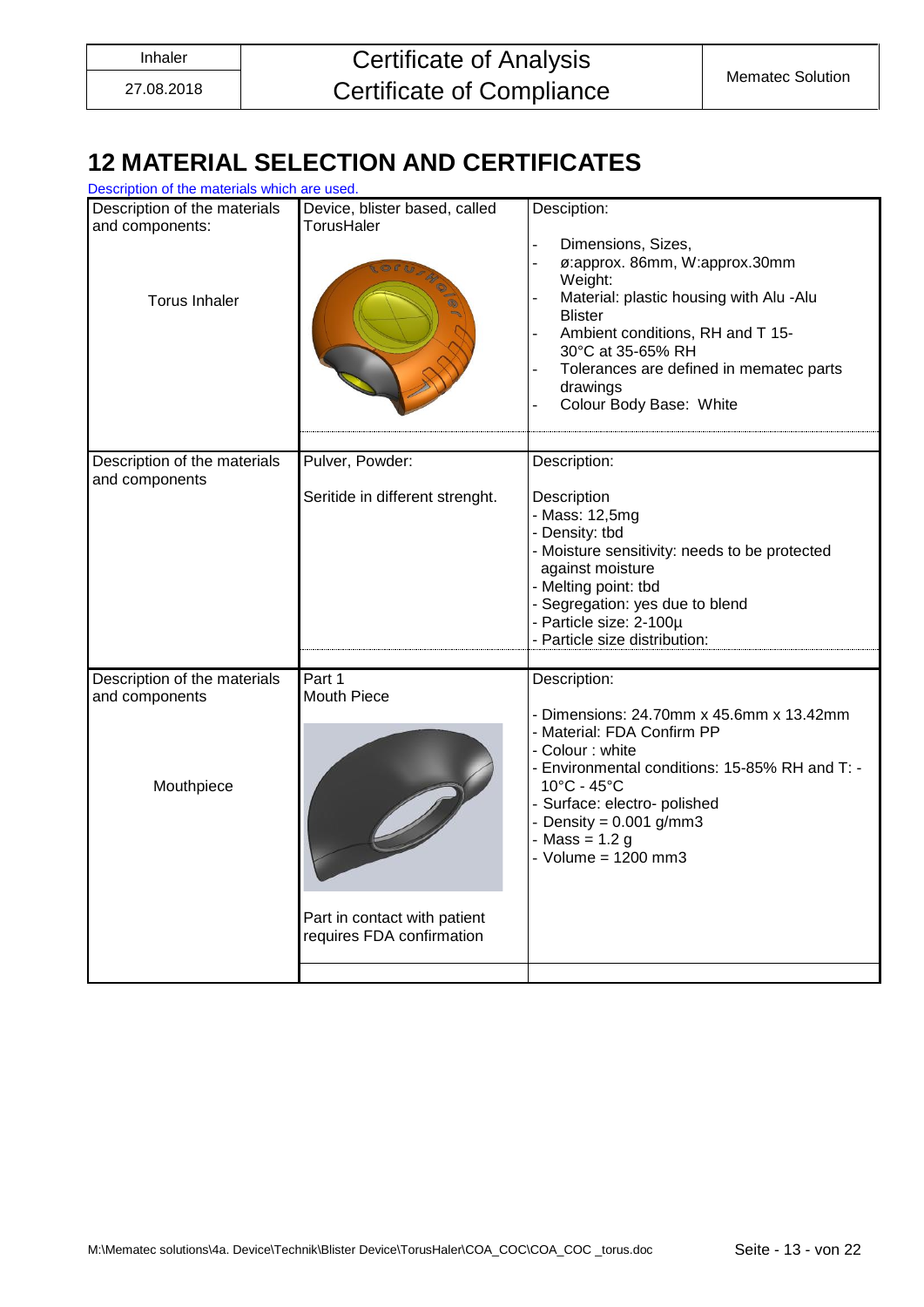| Description of the materials<br>and components<br><b>Base Wheel</b>     | Part 2<br><b>Base Wheel</b>                            | Description:<br>- Dimensions: L= 21.2mm, $\varnothing$ = 18.35mm<br>- Material: No FDA confirmed POM<br>- Color: white<br>$-mass = 1.7 g$<br>- Environmental conditions: 15-85% RH and<br>- Temperature: 10°C - 45°C<br>- Surface: Line polish RZ 1<br>- Hole for mounting position                                          |
|-------------------------------------------------------------------------|--------------------------------------------------------|------------------------------------------------------------------------------------------------------------------------------------------------------------------------------------------------------------------------------------------------------------------------------------------------------------------------------|
|                                                                         |                                                        |                                                                                                                                                                                                                                                                                                                              |
| Description of the materials<br>and components<br>Outer case            | Part 3<br>Outer case<br><b>CONFIDENTI</b><br>$\bullet$ | Description of the<br>- Dimensions: 66.78mm x 49.62mm x27.80mm<br>- Material: FDA Confirm ABS<br>- Colour: white<br>Environmental conditions: 15-85%RH<br>- Temperature: -10°C - 45°C<br>Surface: polished<br>Density = $0.001$ g/mm3<br>mass = 10.1 g<br>$-$ Volume = 10100mm3                                              |
| Description of the materials                                            | Part 4                                                 | Description                                                                                                                                                                                                                                                                                                                  |
| and components:<br>Manifold                                             | Manifold                                               | - Colour: white<br>- Environment condition: 15-85%RH<br>- Temperature: 10°C - 45°C<br>- Surface: polished Puffer for empty blister strip<br>and puffer for blister strip with 61 filled powder<br>cavities.<br>- Density = $0.001$ g/mm3<br>$-Mass = 9.1 g$<br>Volume = $9100$ mm3                                           |
| Description of the materials<br>and components<br><b>Counting Wheel</b> | Part 5<br><b>Counting Wheel</b>                        | Description<br>-60 figures in total, 55figures in black printing.<br>- Figures 5-1 in red printing.<br>Printing in tamp print technology<br>- No-Stop function end of strip.<br>-Key hole for assembly position<br>Counting wheel counts remaining shots left<br>- Material in ABS<br>- Letter Size 2,5mm<br>-mass = $1.2 g$ |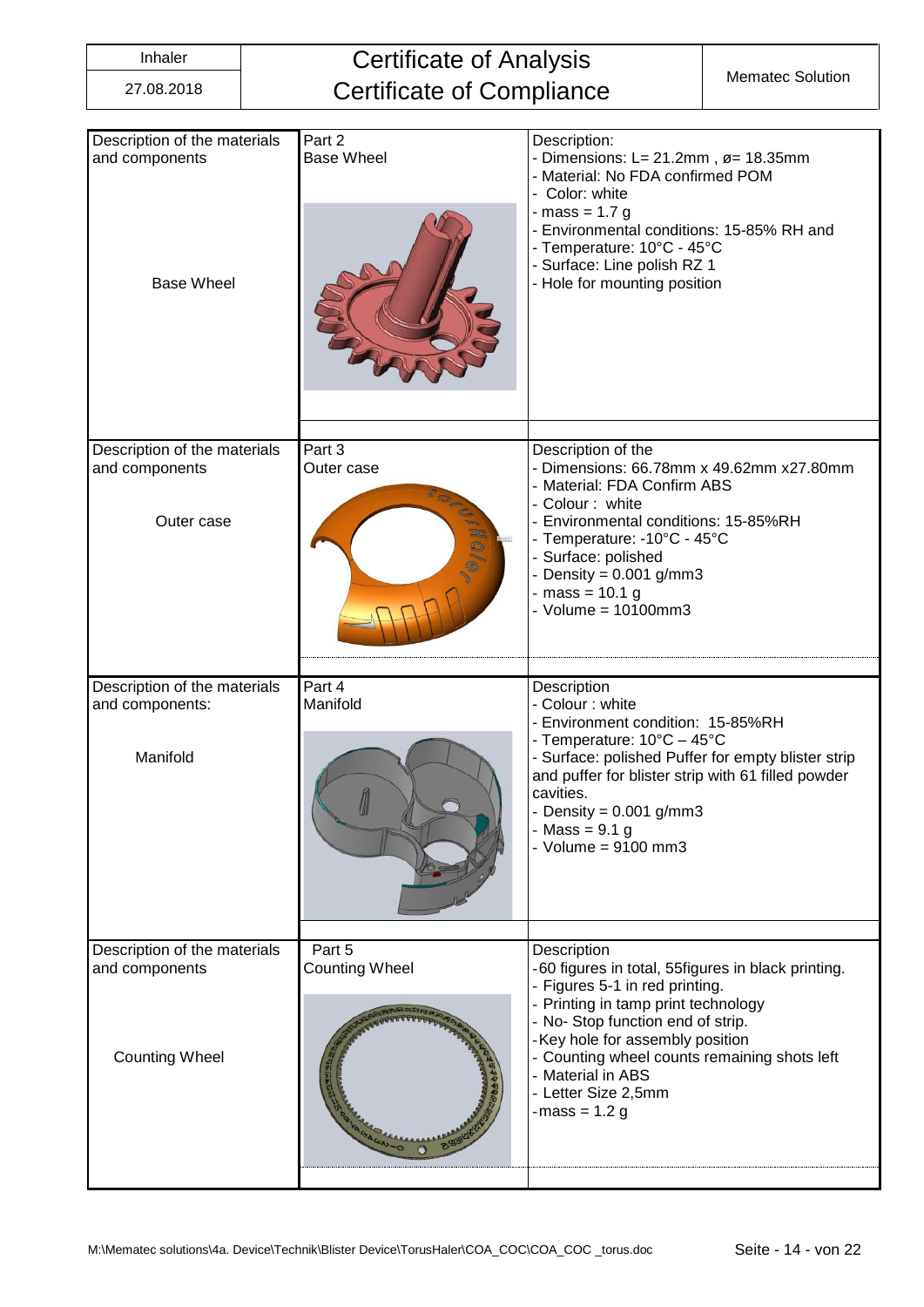| Description of the materials<br>and components<br><b>Body Base</b>    | Part 6<br><b>Body Base</b>    | Description of the<br>- Material: FDA Confirm ABS<br>- Colour: White<br>- Environment: 15-85%RH<br>- Temperature: -10°C - 45°C<br>-Surface: polished<br>Density = $0.001$ g/mm3<br>$-Mass = 12.5 g$<br>- Volume = $12500$ mm3           |
|-----------------------------------------------------------------------|-------------------------------|-----------------------------------------------------------------------------------------------------------------------------------------------------------------------------------------------------------------------------------------|
| Description of the materials<br>and components<br>Body Base half top  | Part 7<br>Body Base half top  | - Material: FDA Confirm ABS<br>- Colour: white<br>- Environment condition: 15-85%RH<br>- Temperature: -10°C - 45°C<br>Surface: polished<br>- Density = $0.001$ g/mm3<br>- Mass = 14.5 g<br>- Volume = $14500$ mm3                       |
| Description of the materials<br>and components<br>Index Wheel ratchet | Part 8<br>Index Wheel ratchet | Description<br>- Dimensions: L= 19.3 mm, $\varnothing$ = 18.195mm<br>- Material: None FDA Confirm POM<br>- Colour: White<br>-mass = $1.3 g$<br>- Environment condition: 15-85% RH<br>- Temperature: -10°C - 45°C<br>- Surface: polished |
| Description of the materials<br>and components<br><b>Index Wheel</b>  | Part 9<br>Index Wheel         | Description<br>- Dimensions: L= $16.50$ mm, ø= 22.74mm<br>- Material: None FDA Confirm POM<br>- Colour: White<br>-mass = $2.3 g$<br>- Environment condition: -15-85% RH<br>- Temperature: -10°C - 45°C<br>Surface: polished             |
|                                                                       |                               |                                                                                                                                                                                                                                         |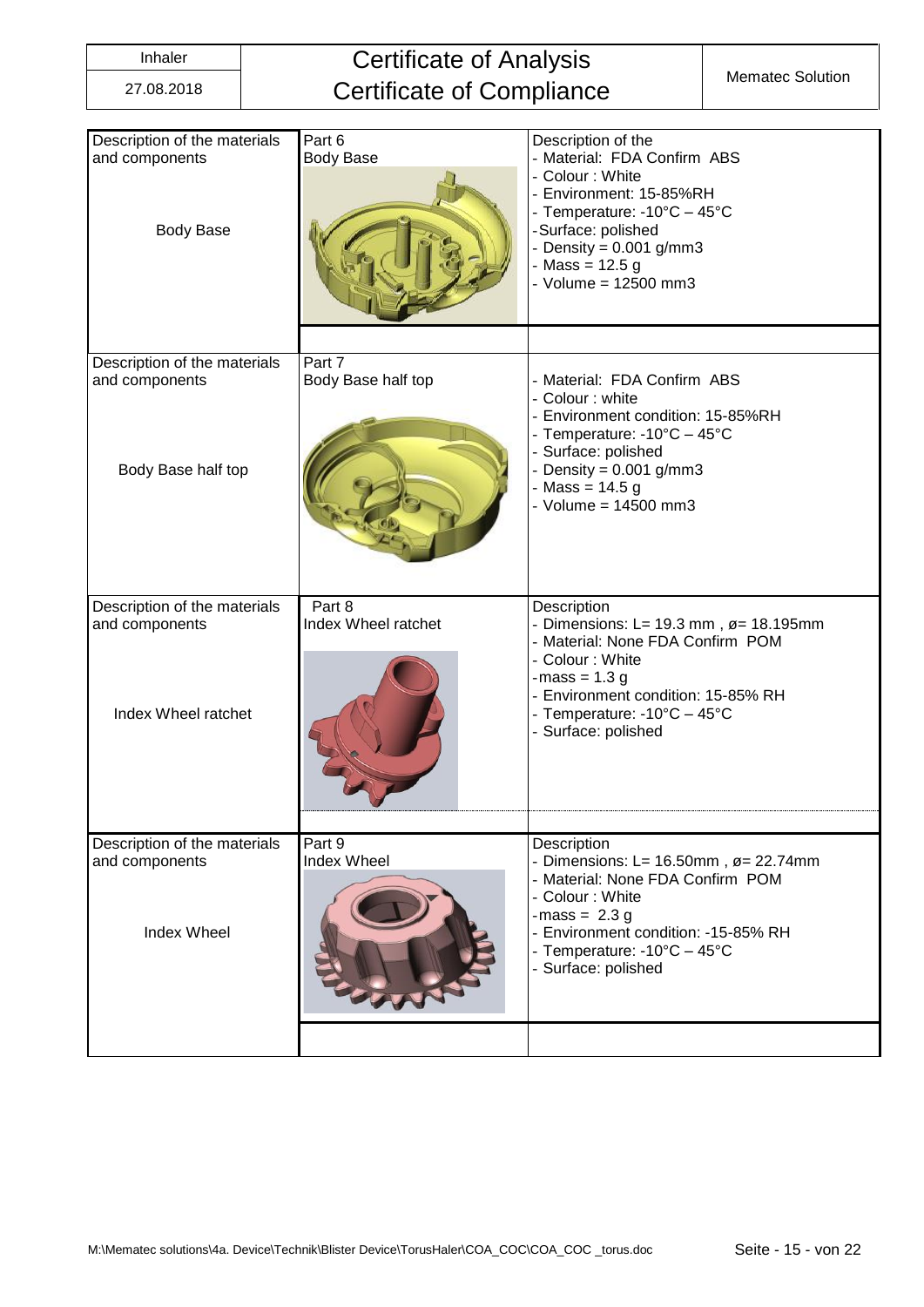| Description of the materials<br>and components<br>Contracting wheel arm      | Part 10<br>Contracting wheel arm      | Description<br>- Dimension: L= $15.3$ mm, $\varnothing$ = 20.35mm<br>- Material: None FDA Confirm POM<br>- Colour: White<br>$-mass = 1.5$ g<br>- Environment condition: 15-85% RH<br>- Temperature: -10°C - 45°C<br>- Surface: polished                                                                                                                                                                                                          |
|------------------------------------------------------------------------------|---------------------------------------|--------------------------------------------------------------------------------------------------------------------------------------------------------------------------------------------------------------------------------------------------------------------------------------------------------------------------------------------------------------------------------------------------------------------------------------------------|
| Description of the materials<br>and components<br>Contractiong wheel ratchet | Part 11<br>Contractiong wheel ratchet | Description<br>- Dimensions: L= 19mm, ø= 17mm<br>- Material: None FDA Confirm POM<br>- Colour: White<br>-mass = $0.7$ g<br>- Environment condition: 15-85% RH<br>- Temperature: -10°C - 45°C<br>- Surface: polished                                                                                                                                                                                                                              |
| Description of the materials<br>and components<br>Contracting wheel gear     | Part 12<br>Contracting wheel gear     | Description<br>- Dimension: L= 2mm, ø= 22.4mm<br>- Material: None FDA Confirm POM<br>- Colour: White<br>$-mass = 0.4$ g<br>- Environment condition: 15-85% RH<br>- Temperature: -10°C - 45°C<br>- Surface: polished                                                                                                                                                                                                                              |
|                                                                              |                                       |                                                                                                                                                                                                                                                                                                                                                                                                                                                  |
| Description of the materials<br>and components<br><b>Idler Gear</b>          | Part 13<br><b>Idler Gear</b>          | Description<br>- Dimension: $L = 2mm$ , $\varnothing = 10.52mm$<br>- Material: FDA Confirm ABS<br>- Colour : white<br>$-mass = 0.6$ g<br>- Environment condition: 15-85%RH<br>- Temperature: -10°C - 45°C<br>- Surface: polished<br>Assembly position will be fixed by pin. The<br>fixation will keep all gear box parts in the starting<br>position. Will hold the counting wheel in position<br>in pre assembly, avoids falling out of housing |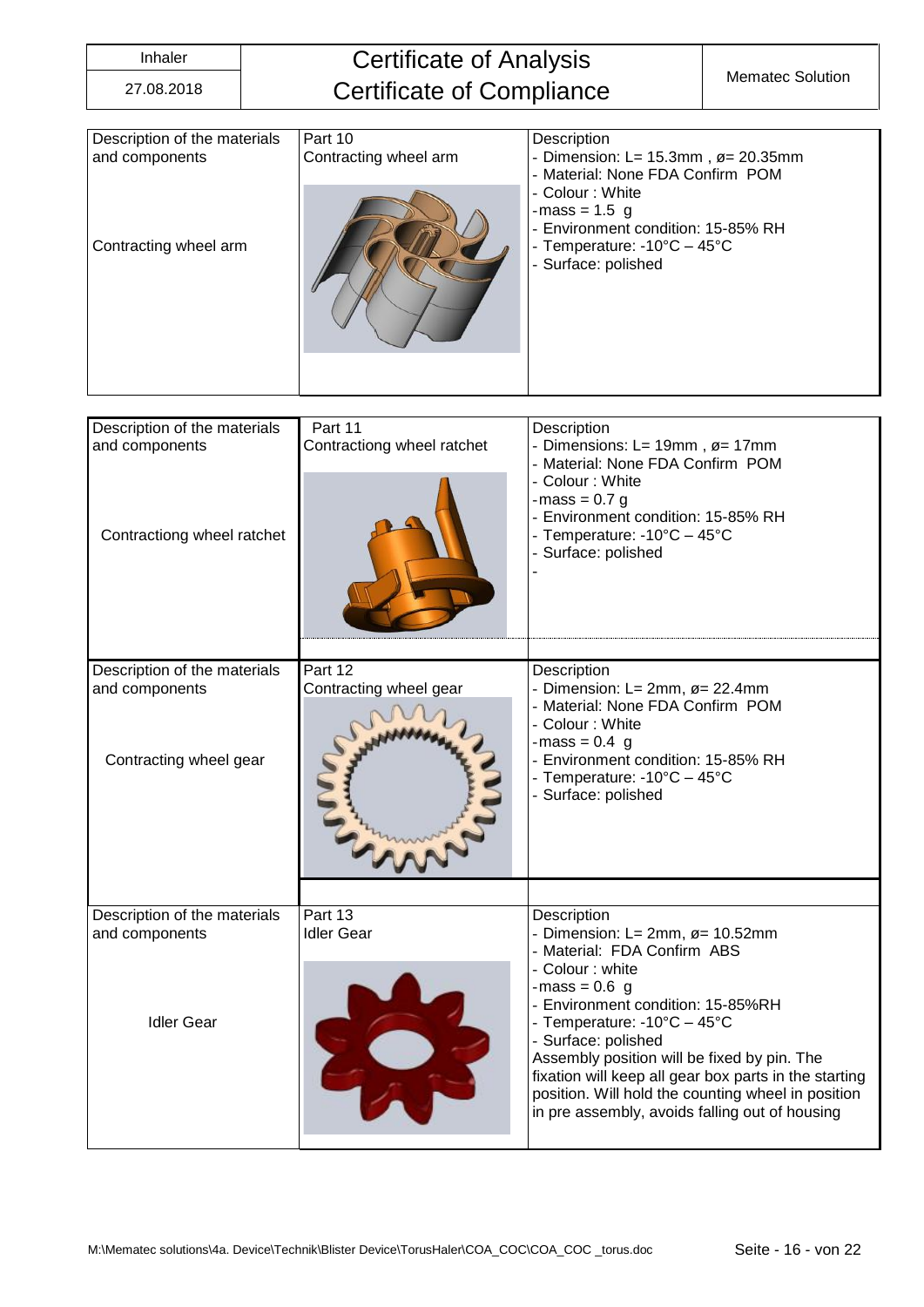| Description of the materials<br>and components<br>Drive Wheel gear | Part 14<br>Drive Wheel gear                                                                                                                                                                                                                                                                         | Description<br>- Material: None FDA Confirm POM<br>- Colour: White<br>-mass = $0.9$ g<br>- Environment condition: 15-85% RH<br>- Temperature: -10°C - 45°C<br>- Surface: polished                                                                                                                                                                      |
|--------------------------------------------------------------------|-----------------------------------------------------------------------------------------------------------------------------------------------------------------------------------------------------------------------------------------------------------------------------------------------------|--------------------------------------------------------------------------------------------------------------------------------------------------------------------------------------------------------------------------------------------------------------------------------------------------------------------------------------------------------|
| Description of the materials<br>and components<br>Cover            | Part 15<br>Cover                                                                                                                                                                                                                                                                                    | Description<br>- Dimension : $L = 3.1$ mm, $\varnothing = 21.3$ mm<br>- Material: None FDA Confirm POM<br>- Colour: White<br>-mass = $2$ g<br>- Environment condition: -15-85% RH<br>- Temperature: -10°C - 45°C<br>Surface: Polished for laser printing of<br>variable and fixed data. Eroded surface<br>for better grip while handling the device    |
|                                                                    |                                                                                                                                                                                                                                                                                                     |                                                                                                                                                                                                                                                                                                                                                        |
| Description of the materials<br>and components                     | Part 16<br><b>Blister Strip</b>                                                                                                                                                                                                                                                                     | <b>Material Lid foil:</b>                                                                                                                                                                                                                                                                                                                              |
| <b>Blister Strip</b>                                               | $\frac{1}{5}$ 5 $\frac{1}{5}$<br>B-B<br>M 10:1<br>• Paper: stiffness, avoids sticking to sealing tool<br>• PET: stability<br>· Aluminium: barrier<br>• HSL: wide sealing window, easy peel<br>• PVC: rigidity, sealing layer<br>· Aluminium: barrier, form ability<br>• oPA: supporting the forming | Lid foil<br>50<br>Paper<br>g/m <sup>2</sup><br>PET<br>12<br>µm<br>Aluminum<br>20<br>μm<br>HSL-peelable<br>7<br>$g/m^2$<br>Locating mandrel in HH machine: 150mm<br>Film width: 117 mm<br>Blister strip length: 710 mm<br><b>Material Base Foil:</b><br>mandrel in HH machine: 150mm<br>Film width: 115 mm<br>Blister strip length: 710 mm<br>Base foil |
|                                                                    |                                                                                                                                                                                                                                                                                                     | PVC<br>100<br>μm                                                                                                                                                                                                                                                                                                                                       |
|                                                                    |                                                                                                                                                                                                                                                                                                     | 45<br>Aluminium<br>μm<br>oPA<br>25<br>μm                                                                                                                                                                                                                                                                                                               |
|                                                                    |                                                                                                                                                                                                                                                                                                     |                                                                                                                                                                                                                                                                                                                                                        |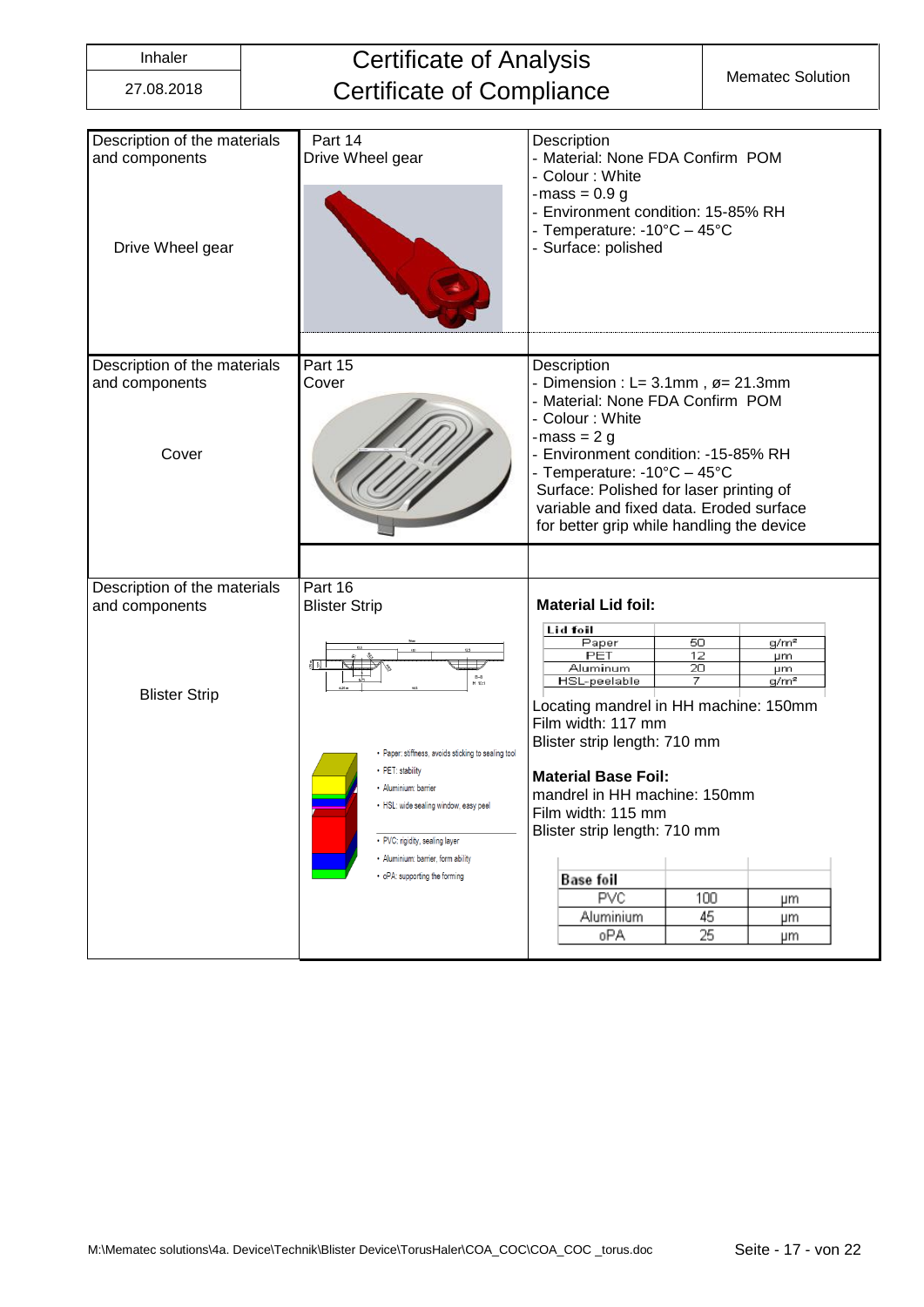### <span id="page-17-0"></span>**13 RESPIRATOY DEVICE RESISTANT DATA**

#### Device Resistent Data

| <b>Flow Rate</b><br>in<br>1/min | <b>Pressure Drop</b><br>P <sub>1</sub><br>in kPa | <b>Pressure Drop</b><br>$P_{2}$<br>in kPa | <b>Pressure</b><br>Drop P <sub>1</sub><br>in kPa | <b>Pressure</b><br>Drop P2<br>in kPa |
|---------------------------------|--------------------------------------------------|-------------------------------------------|--------------------------------------------------|--------------------------------------|
|                                 | <b>Mematec MDPI</b>                              |                                           | <b>GSK Originator Device</b>                     |                                      |
| 20                              | 1,65                                             | 0,88                                      | 1,60                                             | 0,36                                 |
| 40                              | 2,10                                             | 0,88                                      | 2,40                                             | 0,36                                 |
| 60                              | 4,05                                             | 0,88                                      | 3,7                                              | 0,36                                 |
| 80                              | 6,2                                              | 0,88                                      | 5,4                                              | 0,36                                 |
| 90                              | 7,35                                             | 0,88                                      | 6,5                                              | 0,36                                 |

#### Salmeterol

| <b>Flow Rate</b><br>in l/min at<br>$4$ kPa | <b>Delivered</b><br>dose in ug | <b>Fine particle</b><br>dose in µg | <b>Fine particle</b><br>fraction in % | <b>MMAD</b> | <b>GSD</b> |
|--------------------------------------------|--------------------------------|------------------------------------|---------------------------------------|-------------|------------|
| 74,6                                       | 49,13                          | 8,322                              | 16,939                                | 2,668       | 2,433      |
| 74,55                                      | 48,925                         | 7,725                              | 15,790                                | 2,570       | 2,471      |
| 72,62                                      | 50,463                         | 9,407                              | 18,642                                | 2,523       | 2,445      |
| 74,76                                      | 46,405                         | 8,890                              | 19,157                                | 2,371       | 2,511      |

#### Fluticasone

| <b>Flow Rate</b><br>in $l/min$ at<br>$4$ kPa | <b>Delivered</b><br>dose in µg | <b>Fine particle</b><br>dose in µg | <b>Fine particle</b><br>fraction in % | <b>MMAD</b> | <b>GSD</b> |
|----------------------------------------------|--------------------------------|------------------------------------|---------------------------------------|-------------|------------|
| 74,6                                         | 213,066                        | 44,675                             | 20,968                                | 2,629       | 2,346      |
| 74,55                                        | 215,271                        | 48,675                             | 22,611                                | 2,546       | 2,313      |
| 72,62                                        | 241,113                        | 59,638                             | 24,734                                | 2,569       | 2,267      |
| 74,76                                        | 211,853                        | 55,958                             | 25,223                                | 2,393       | 2,398      |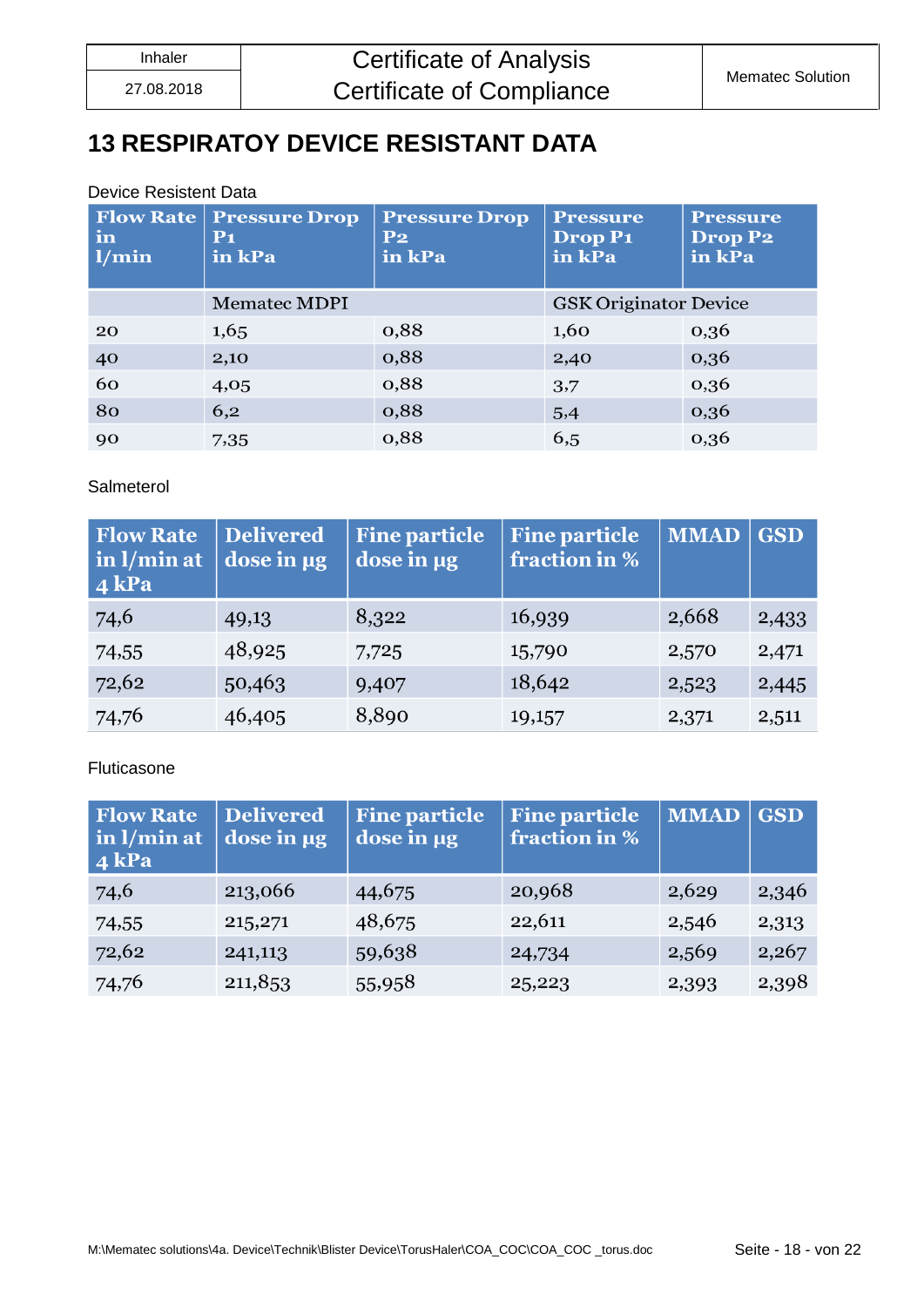### Inhaler **Certificate of Analysis** Certificate of Compliance Mematec Solution

### <span id="page-18-0"></span>**14 USER DESCRIPTION:**

| 1                                                                                                                                                                                                                                                                                                                                                                  | $\overline{2}$                                                                                                                                                                                                                                                                                    |
|--------------------------------------------------------------------------------------------------------------------------------------------------------------------------------------------------------------------------------------------------------------------------------------------------------------------------------------------------------------------|---------------------------------------------------------------------------------------------------------------------------------------------------------------------------------------------------------------------------------------------------------------------------------------------------|
| 1. Open the cover                                                                                                                                                                                                                                                                                                                                                  | 2. Slide the lever                                                                                                                                                                                                                                                                                |
| To open your TorusHaler, hold the body base in one<br>hand and put the thumb of your other hand on the<br>thumb ring. Push your thumb away from you as far<br>as it will go. You will hear a click. This will open a<br>small hole in the mouthpiece.                                                                                                              | Hold your TorusHaler with the mouthpiece towards<br>you. You can hold it in either your right or left hand.<br>This placed a dose of your medicine in the<br>mouthpiece. Every time mouth piece cover is pulled<br>back a cavity is opened inside and the powder made<br>ready for you to inhale. |
| 3<br>3. Inhale                                                                                                                                                                                                                                                                                                                                                     | 4<br>4. Slide the thumb grip back                                                                                                                                                                                                                                                                 |
| Hold the TorusHaler away from your mouth, breathe<br>out as far as is comfortable. Do not breath into the<br>TorusHaler. Put the mouthpiece to your lips; breathe<br>in steadily and deeply through the TorusHaler, not<br>through your nose. Remove the TorusHaler from<br>your mouth. Hold your breath for about 10 seconds<br>or for as long as is comfortable. | To close the TorusHaler, slide the thumb grip of<br>the mouth piece cover back towards you, as far<br>as it will go. You will hear a click. The internal<br>drive wheel gear (lever) will return to its original<br>position and is reset. Your TorusHaler is now<br>ready for you to use again.  |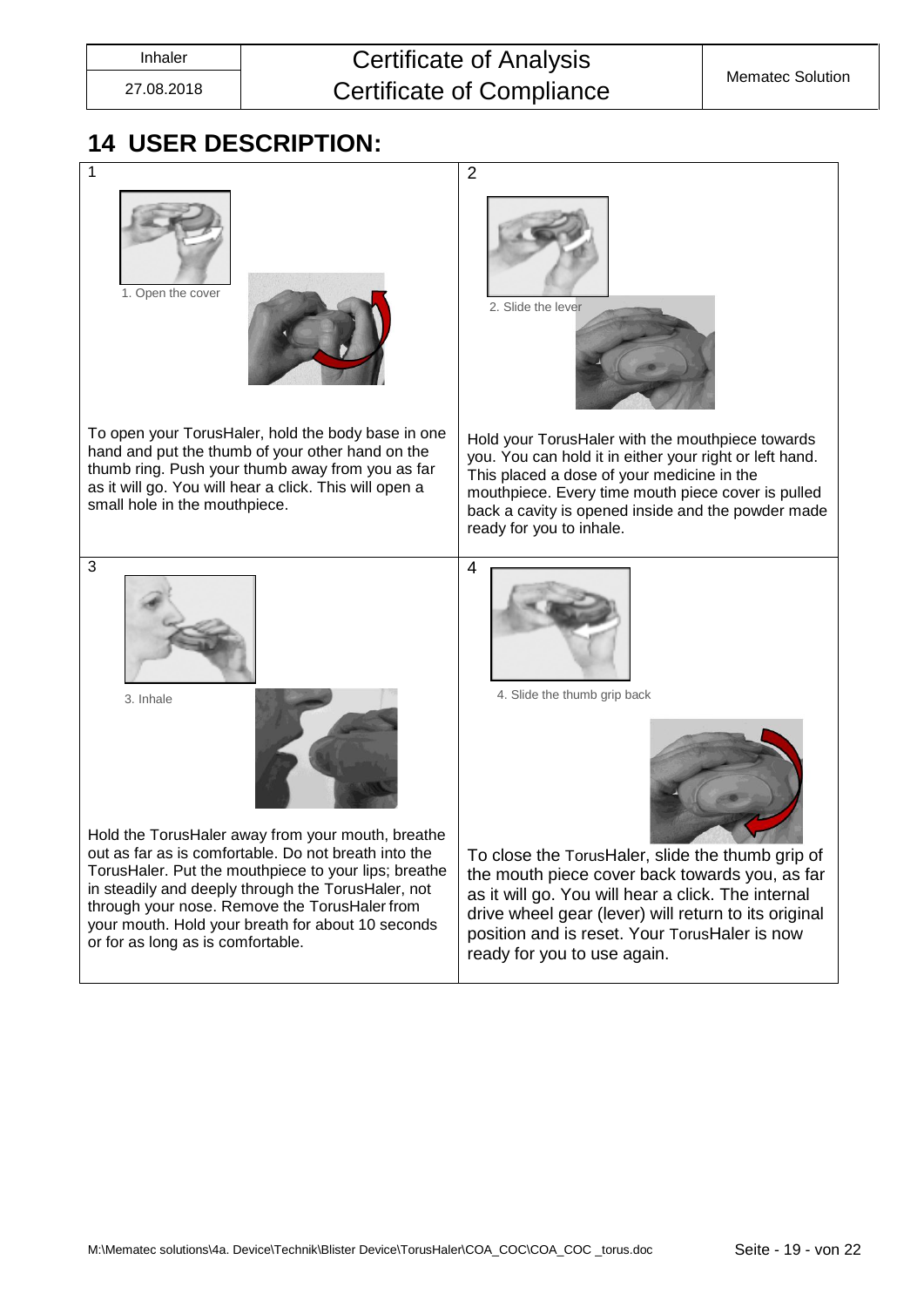### <span id="page-19-0"></span>**15 ENVIROMENTAL REQUIREMENTS**

**Description** 

Device will deliver doses to specification and have no visible defects when operated in an environment of 18°C to 28°C at 25%R.H. to 75%R.H. [ISO20072] (This simulates 'in use' conditions only.)

Device will deliver doses to specification and have no visible defects when operated in an environment of 5+/- 3°C and 40+/- 2°C at 50%R.H. [ISO20072]

Device will operate to specification when stored below 0°C for at least 3 hours and then immediately used [EMEA2 4.2.1.15].

Device will deliver doses to specification when operated in an environment of between 10% and 90% R.H., at 25°C. (This requirement is recommended due to variation of surface charge and brittleness of capsules with ambient humidity.) [EMEA1, 2.4.5], [EMEA2 4.2.1.17].

#### <span id="page-19-1"></span>**15.1 GMP – Requirements / Hygiene**

Funktions- Beschreibung

Device will not require cleaning during normal use. Cleaning of the device is possible using regular clean water

Device will have a Mouth Piece cover to protect the mouth Piece of dust and dirt

Device will deliver a dose to specification immediately after the patient cleans the device as per the cleaning instructions for the device [EPAG]. For example, cleaning the device with a cloth will not leave a static charge on it that would prevent the device from subsequently delivering a dose to specification.

#### <span id="page-19-2"></span>**15.2 Environment Protection of the Device**

Description of fulfilled requirements:

Device will be RoHS confirm

Device will be Reach Declaration confirm

Device will be Packaging and Packaging Waste confirm

Device will be WEE- Declaration confirm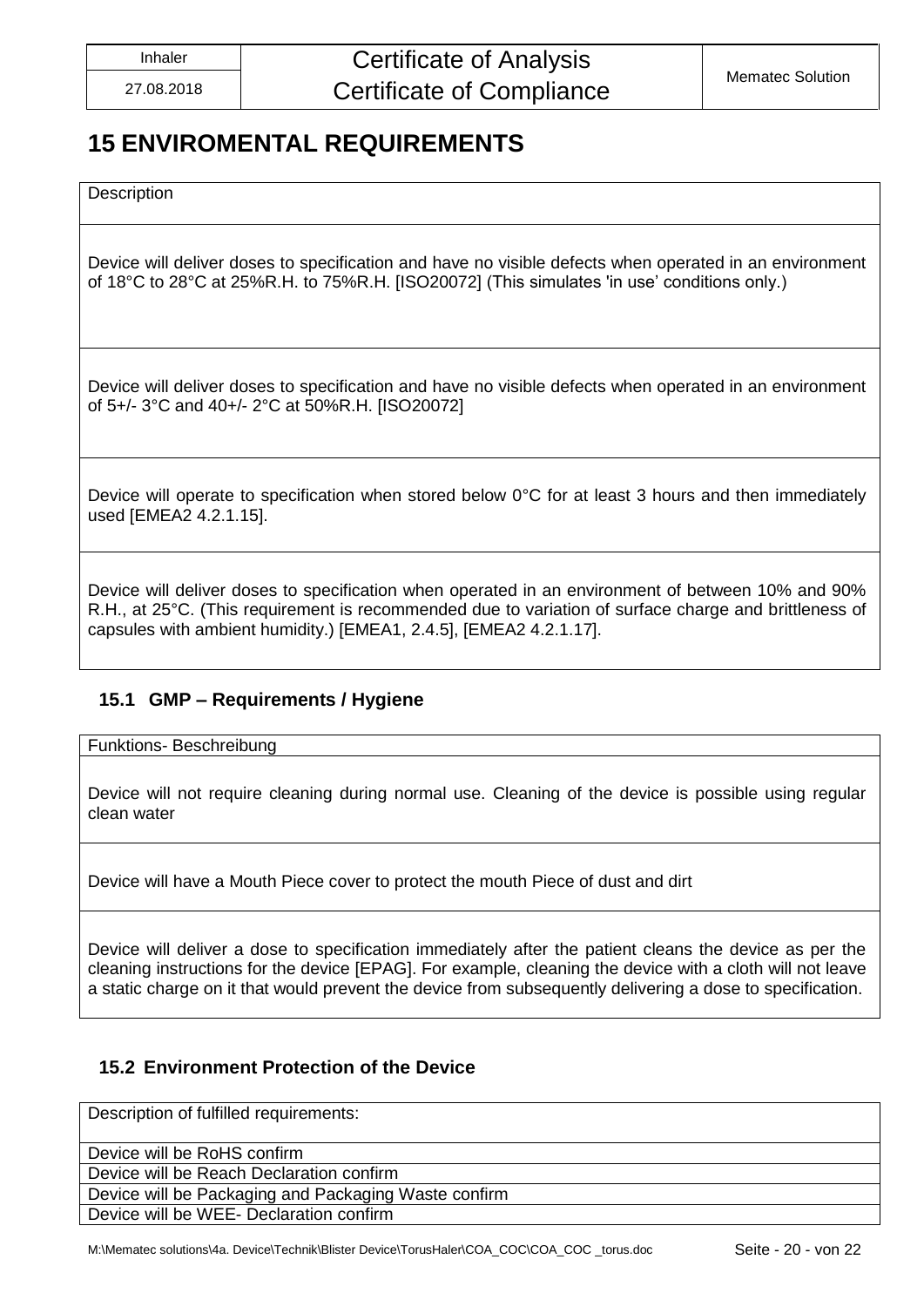#### <span id="page-20-0"></span>**15.3 Moisture**

Will deliver doses to specification if there is a delay of up to 60 seconds between actuation and inhalation.

#### <span id="page-20-1"></span>**15.4 Partikel / Particulates**

There are currently no clear guidelines on the particulate requirements for inhalation products.

#### Funktions- Beschreibung

Should not contain any removable parts that may be classified as a choking hazard as defined by the Small Parts Cylinder criterion detailed in [CHOKING/ Verstopfen]. There are currently no quidelines specifically addressing choking hazards for medical devices. The choking hazard presented by a removable part can be mitigated by ventilation i.e. allowing airflow through the part to delay asphyxiation pending medical intervention [VENTILATION]. However, it is recommended that removable parts be designed to be large enough to not present a choking hazard as opposed to seeking to mitigate this risk through ventilation.

Shall allow no more than 50μg/day of foreign particles having aerodynamic diameter less than or equal to 10 μm to become detached from the device (equivalent to 5% of the National Ambient Air Quality Standard) [PARTICULATES].

Shall allow no more than **[TBD]** particles with longest axis greater than **[TBD]** µm in length to become detached from the device and reach the inhalation path during **[TBD]** normal operations. (The dimension and number used is not stipulated by regulatory bodies - it is a patient confidence issue).

Shall allow no more than [TBD] particles with longest axis greater than 100μm in length to become detached from the device and reach the inhalation path during **[TBD]** normal operations following an impact as defined in section 6.1. (The dimension and number used is not stipulated by regulatory bodies - it is a patient confidence issue).

#### <span id="page-20-2"></span>**15.5 Qualitätsmanagement / Quality Systems**

**Description** 

Device is, manufactured and distributed in accordance with the following reference documents: [QSR], [ISO9001], [ISO13585], [MDD].

Device is designed accordance with ISO 13485 ( Design and manufacturing of medical devices

Device is designed accordance with *MDD 93/42/EEC from 14.06.1993 (Medizinprodukte Richtlinie/ Medical Device Directive)*

#### <span id="page-20-3"></span>**15.6 Recycling Information**

**Description** 

Device has appropriate recycling information marked on product as defined in URS Device has appropriate colours according to the convention defined in URS